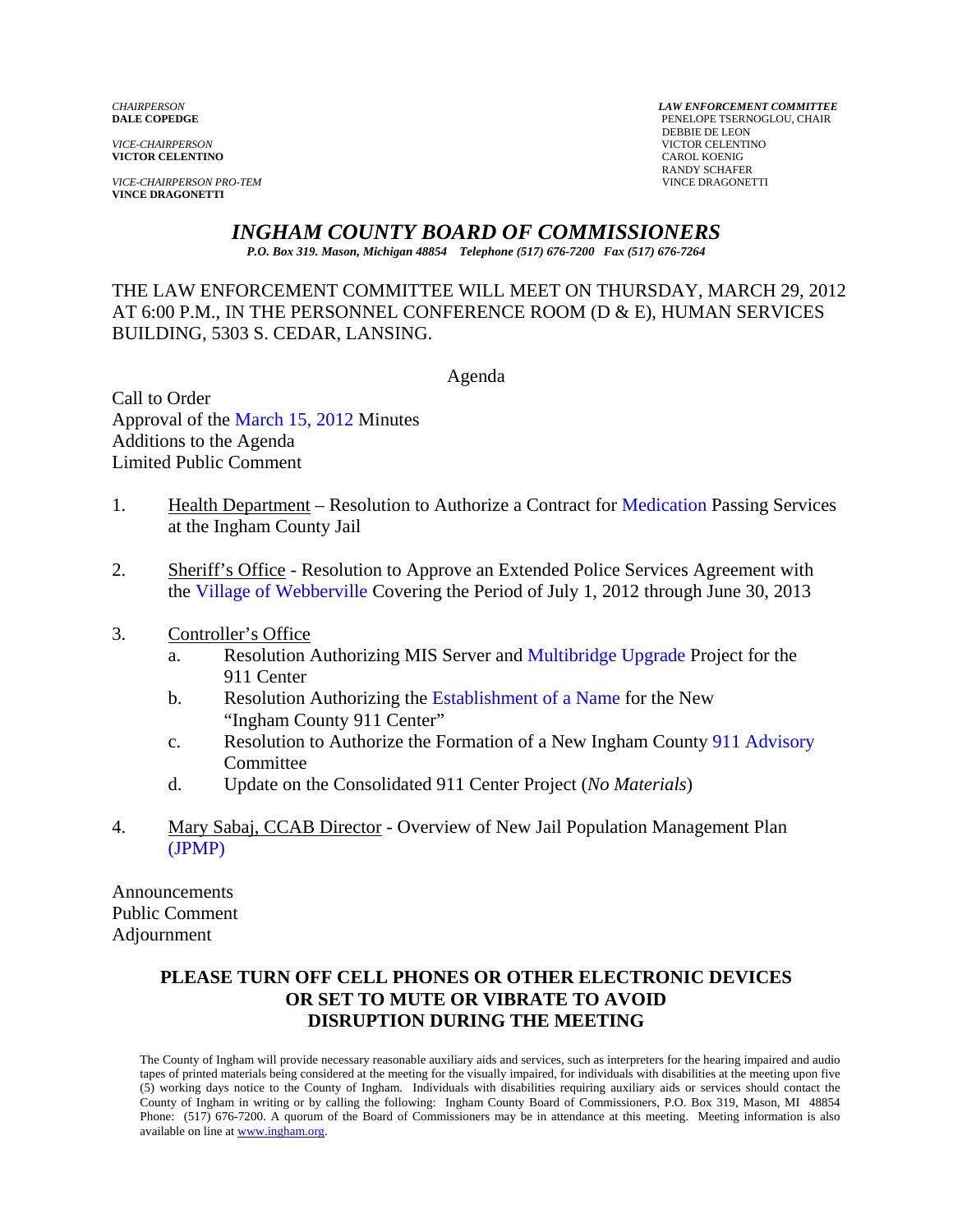#### LAW ENFORCEMENT COMMITTEE March 15, 2012 **Minutes**

<span id="page-1-0"></span>

| <b>Members Present:</b> | Penelope Tsernoglou, Debbie De Leon, Victor Celentino, Carol Koenig,<br>Vince Dragonetti, and Board Chairperson Copedge |
|-------------------------|-------------------------------------------------------------------------------------------------------------------------|
| Members Absent:         | Randy Schafer                                                                                                           |
| <b>Others Present:</b>  | John Neilsen, Chuck Gray, Greg Harless, and others.                                                                     |

The meeting was called to order by Chairperson Tsernoglou at 6:01 p.m. in the Personnel Conference Room "D & E" of the Human Services Building, 5303 S. Cedar Street, Lansing.

Approval of the March 1, 2012 Minutes The March 1, 2012 Minutes were approved as submitted.

Additions to the Agenda None.

#### Limited Public Comment

Chuck Gray stated after conversations with the Judge, Human Resources, and UAW International, the UAW is in agreement with Agenda Item #3. He noted should the positions become vacated by the Sheriff's Department there is the expectation that the Court Officer position will be reinstated.

Greg Pratt, Lansing Township resident, suggested a community service program similar to what is done in Romulus, Michigan that addresses picking up trash and planting flowers around the community. He explained the program is run by the courts and prosecuting attorney's offices, grants are available through the Department of Justice and their buses were donated by the school district. He explained there is a fee to ride the bus. Mr. Neilsen stated he has spoke with Ms. Sabaj about the program and they will be contacting the City of Romulus to get more details. Mr. Neilsen stated there are costs to consider.

#### MOVED BY COMM. DRAGONETTI, SUPPORTED BY COMM. KOENIG, TO APPROVE A CONSENT AGENDA FOR THE FOLLOWING ITEMS:

#### 1. Controller/911

- a. Resolution Amending Resolution #11-291 to Extend Contracts with Lansing and East Lansing for the 911 Center FY 2011/2012 Operations
- b. Resolution to Amend the Ingham County Public Safety Radio System Cost Participation Policy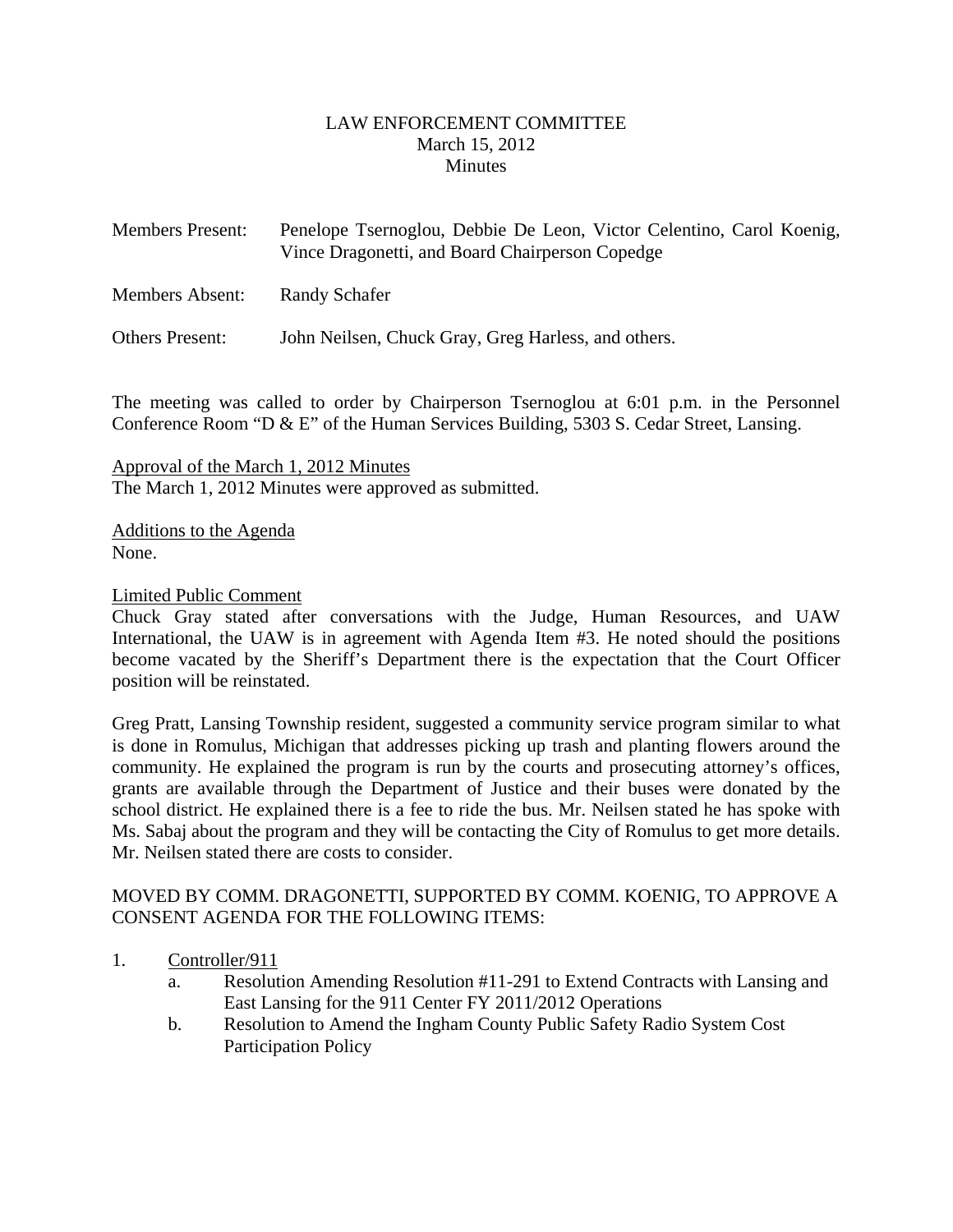- 2. Sheriff's Office
	- a. Resolution to Extend the Canteen Inmate Commissary Contract for Three Years
	- b. Resolution to Extend the Contract with Canteen Services to Manage the Food and Laundry Services at the Ingham County Correctional Facility

MOTION CARRIED UNANIMOUSLY. Absent: Comm. Schafer

MOVED BY COMM. DRAGONETTI, SUPPORTED BY COMM. KOENIG, TO APPROVE THE ITEMS ON THE CONSENT AGENDA.

MOTION CARRIED UNANIMOUSLY. Absent: Comm. Schafer

3. District Court/Sheriff's Office - Resolution to Eliminate a Court Officer Position in the 55th District Court and to Authorize the Ingham County Sheriff's Office to Provide the Court with Two Part-Time Deputies to Serve as Court Officers

MOVED BY COMM. DE LEON, SUPPORTED BY COMM. DRAGONETTI, TO APPROVE THE RESOLUTION TO ELIMINATE A COURT OFFICER POSITION IN THE 55TH DISTRICT COURT AND TO AUTHORIZE THE INGHAM COUNTY SHERIFF'S OFFICE TO PROVIDE THE COURT WITH TWO PART-TIME DEPUTIES TO SERVE AS COURT OFFICERS.

Mr. Neilsen stated after conversation with Mr. Parsons, and the County Attorney's review, they felt that because there are letters of understanding the last Be It Further Resolved is not needed.

MOVED BY COMM. CELENTINO, SUPPORTED BY COMM. DRAGONETTI, TO AMEND THE RESOLUTION BY STRIKING THE LAST BE IT FURTHER RESOLVED.

BE IT FURTHER RESOLVED, that the Chairperson of the Ingham County Board of Commissioners is authorized to sign a "Letter of Understanding" with the UAW and the Chief Judge of 55<sup>th</sup> District Court that is consistent with this resolution and approved as to form by the County Attorney.

THIS WAS ACCEPTED AS A FRIENDLY AMENDMENT. Absent: Comm. Schafer

MOTION TO APPROVE THE RESOLUTION, AS AMENDED, CARRIED UNANIMOUSLY. Absent: Comm. Schafer

4. Board Referral - Resolution #12019 from the Public Services Committee Chairperson, Jim Runestad Regarding Opposition to the Early Release of Violent Offenders by the Michigan Department of Corrections

The Board Referral was received and placed on file.

## Announcements

Comm. De Leon stated the 13<sup>th</sup> Annual Diversity Celebration was a success and complemented the speakers: Major Sam Davis, Ingham County Sheriff Department; Emily Sorroche, Ingham County Health Department Native American Outreach Advocate; and Noel Copiaco.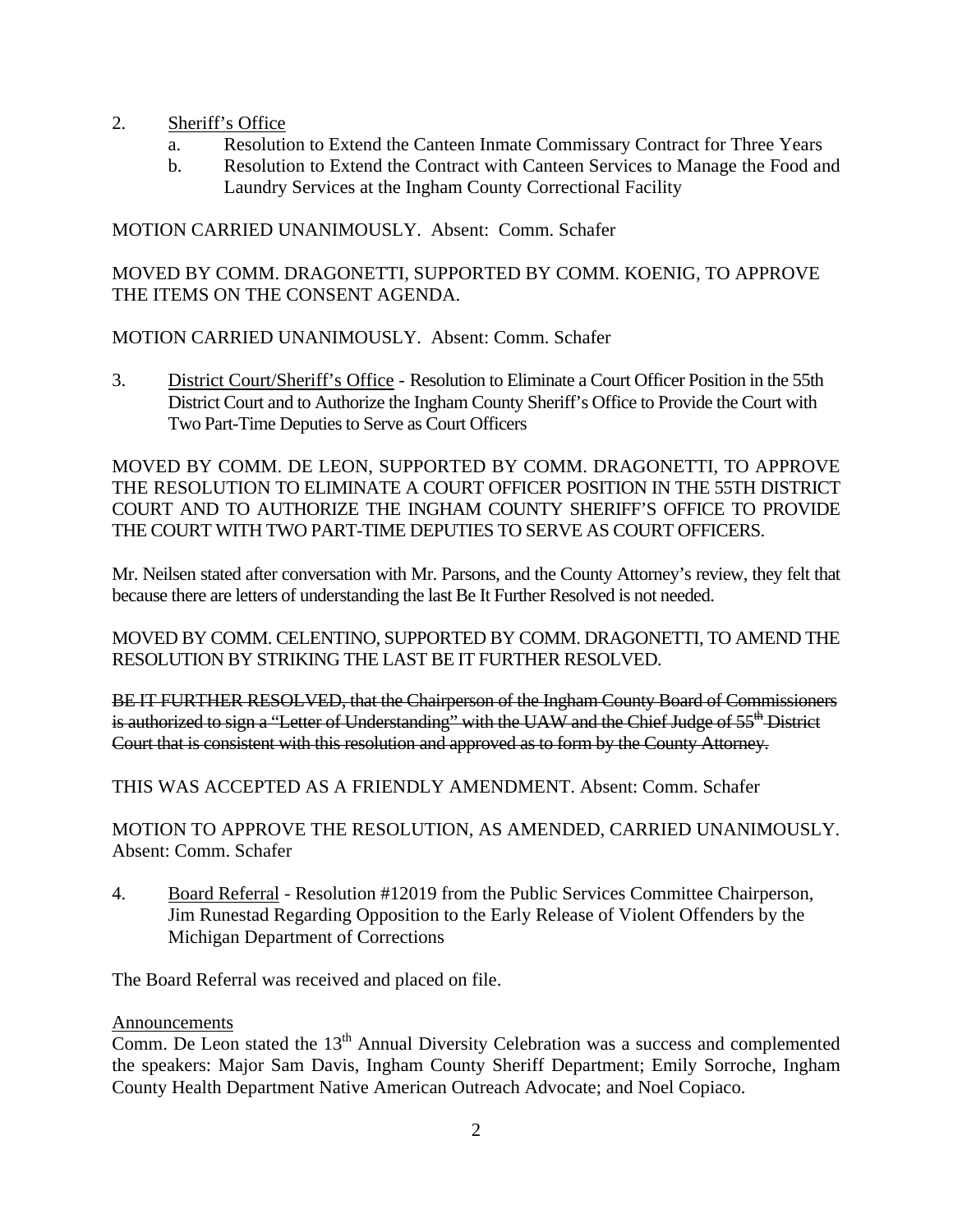The Committee discussed the Animal Control Banquet and the scheduling of the next Law Enforcement Meeting. No changes were made.

Mr. Neilsen stated the new 911 Director had a conflict of scheduling and is meeting with the Fire Chiefs this evening.

Public Comment None.

The meeting adjourned at approximately 6:14 p.m.

Respectfully submitted,

Julie Buckmaster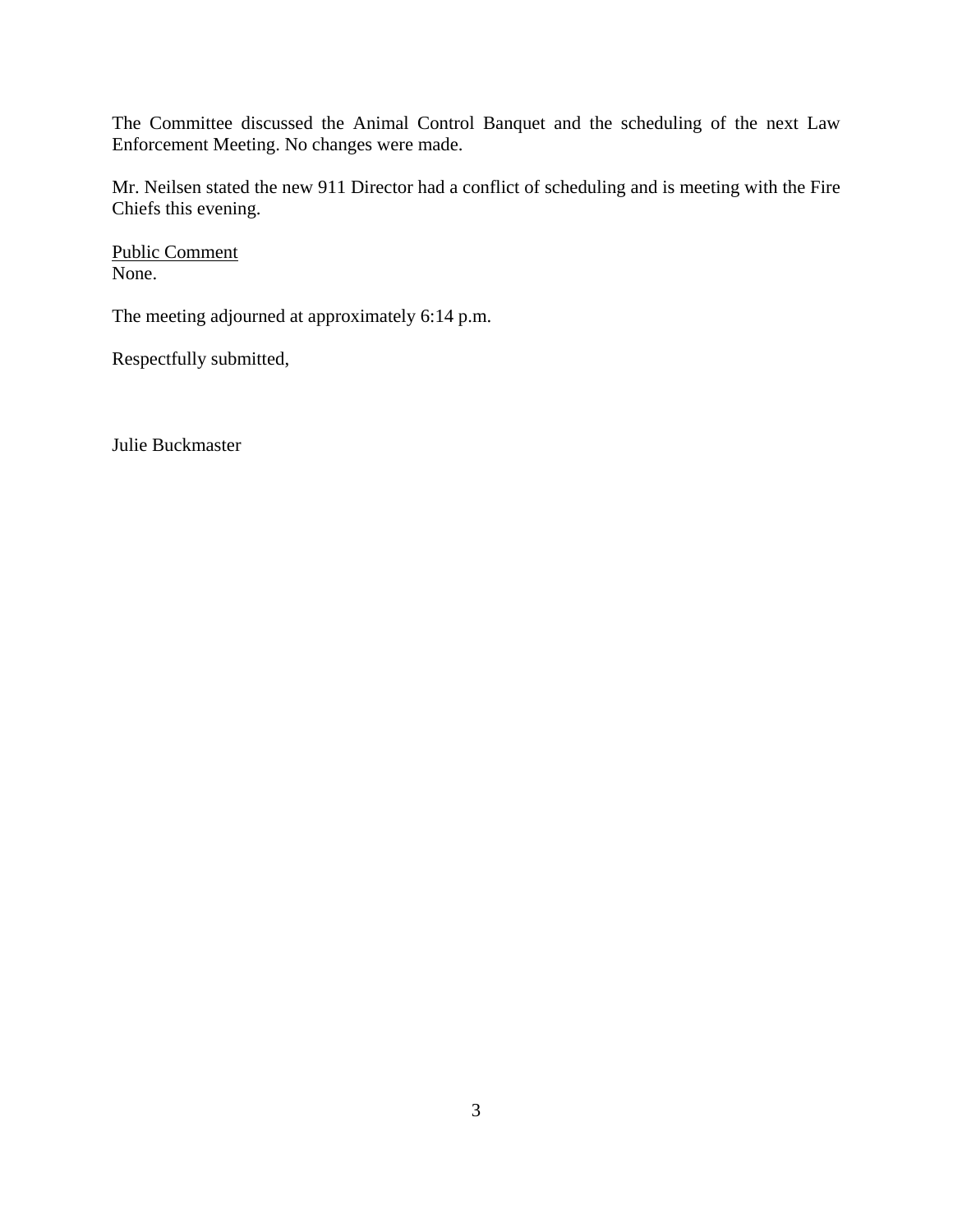## **MARCH 29, 2012 LAW ENFORCEMENT AGENDA STAFF REVIEW SUMMARY**

## **RESOLUTION ACTION ITEMS:**

## **The Deputy Controller is recommending approval of the following resolutions:**

*1. Health Department - Resolution to Authorize a Contract with Optimal Staffing Solutions, Inc. for Medication Passing Services at the Ingham County Jail* 

This resolution authorizes a contract with Optimal Staffing Solutions, Inc. for medication passing services at the Ingham County Jail. The proposed rate of service is \$25.00 per hour. If this service is used for 8 hours per day for 365 days per year, it will cost \$73,000 per year. The Health Department will manage these additional expenses through the FY 2012 Jail Medical line item. (See the memorandum accompanying the resolution for further details.)

*2. Sheriff's Office - Resolution to Approve an Extended Police Services Agreement with the Village of Webberville Covering the Period of July 1, 2012 through June 30, 2013* 

This resolution authorizes an extension of the current Law Enforcement Services Contract with the Village of Webberville for their next fiscal year July 1, 2012 through June 30, 2013 for the sum of \$236,534.00.

The Sheriff's Office has been providing police services to the Village of Webberville since 1994. The contract proposes a continuation of the service presently provided by the Sheriff, which is 80 hours of police service per week. That service currently provides 7 days a week coverage, with 10 hour shifts on 6 days and 2, 10 hour shifts on one day.

(See attached communication from Alan Spyke for further details.)

- *3. Controller's Office* 
	- *a. Resolution Authorizing MIS Server and Multibridge Upgrade Project for the 911 Center*

This resolution authorizes the expenditure of up to \$32,447 from the 911 Emergency Telephone Dispatch Services - 911 fund for Management and System for the costs associated with the purchase of two Microsoft SQL 2008 licenses for \$10,447 and the purchase and installation of server/multibridge computer from CORE Technologies that will communicate with all VisionAIR products in Ingham County (See attached communication from Lance Langdon for further details.)

## *b. Resolution Authorizing the Establishment of a Name for the New "Ingham County 911 Center"*

This resolution has the BOC officially name the new Ingham County 911 Dispatch Center. We are nearing completion of the facility and are anticipating to begin operations soon. The new "Effective Date of Operations" is May 30, 2012.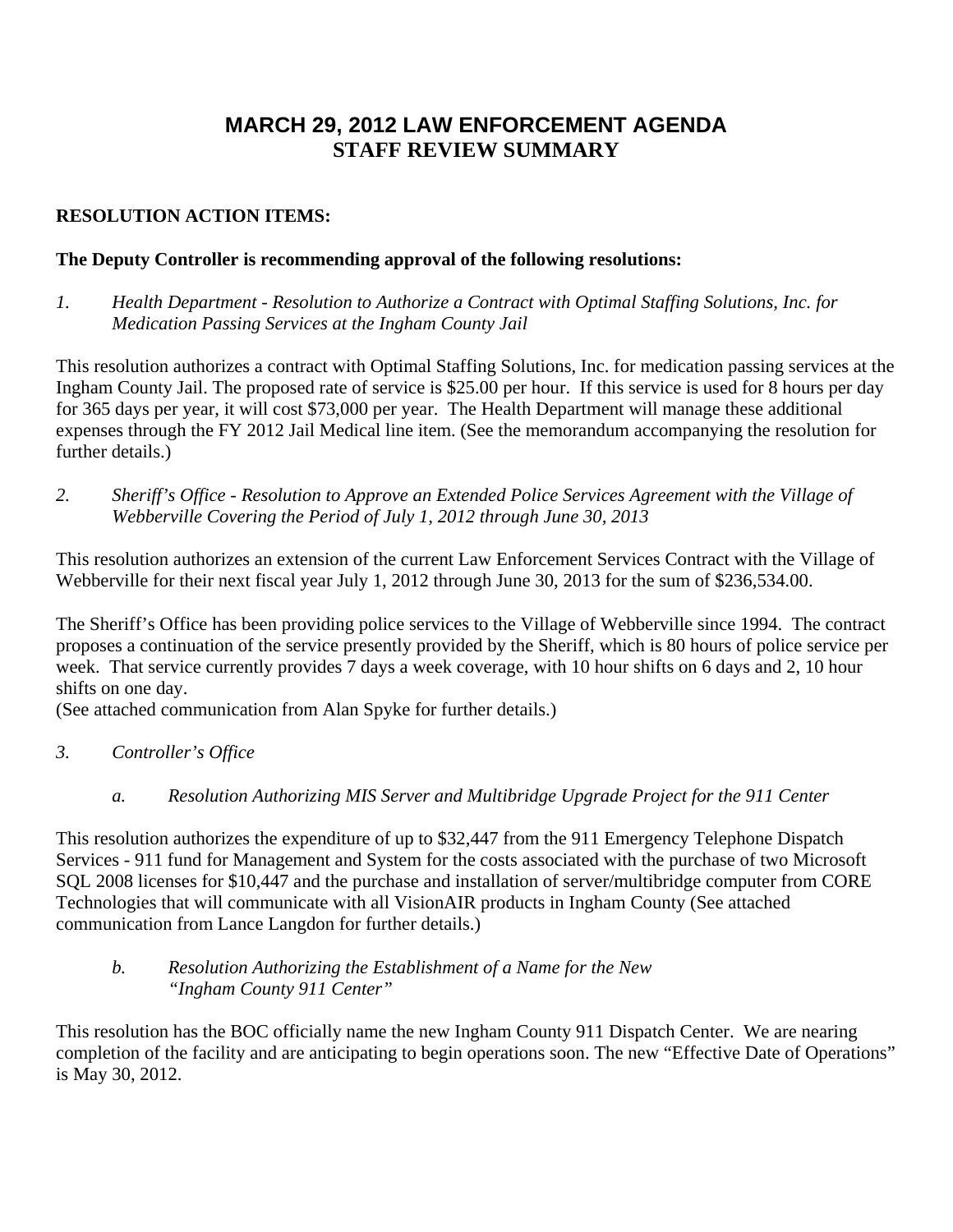## *3. Controller's Office*

 *c. Resolution to Authorize the Formation of a New Ingham County 911 Advisory Committee* 

This resolution authorizes a new Ingham County 911 Advisory Committee to be appointed effective June 1, 2012 and the current Ingham County 911 Advisory Committee established by Resolution #99-25 to be rescinded effective June 1, 2012.

The 911 Advisory Committee, following past practice will not have any legal authority to distribute funding, to hire personnel or enter into any contracts. The 911 Advisory Committee will remain strictly advisory in nature. (See attached memo for details.)

## **This portion of the agenda is for informational purposes:**

*d. Update on the Consolidated 911 Center Project* 

Update on the project.

*4. CCAB Mary Sabaj, CCAB Director: Overview of new Jail Population Management Plan (JPMP)* 

The Jail Utilization Coordinating Committee (JUCC) recommended adoption of a new JPMP as the former one expired on January 25th. The new JPMP consists of the expired Plan with the addition of one provision to address procedure in the event overcrowding continues past day 7 (Provision number 12 on page 3.) With the exception of this addition, the Plan is exactly the same as the original Plan. The new Plan was fully executed as of March 15 and will expire in four years on March 15, 2016.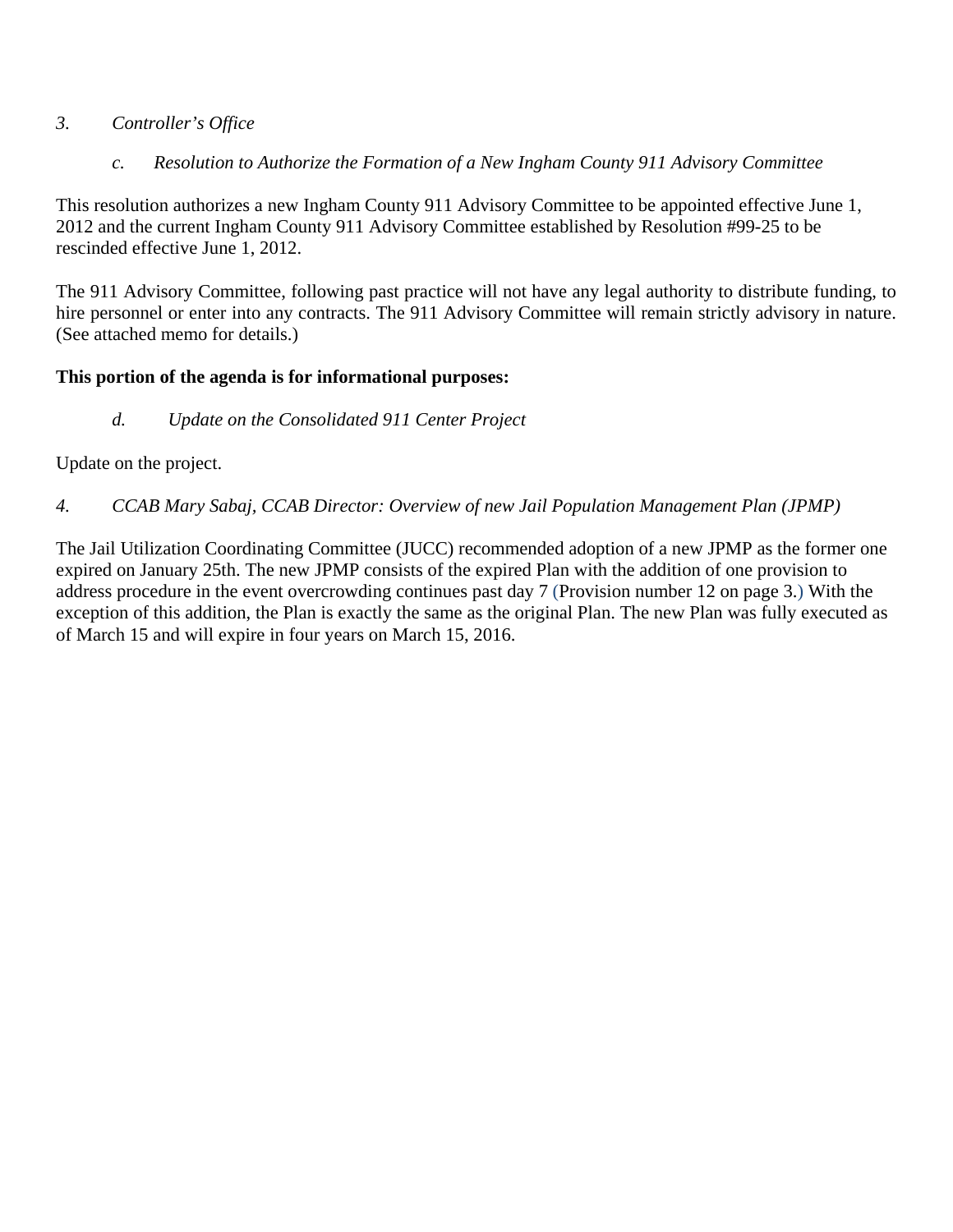**Agenda Item 1** 

## **MEMORANDUM**

<span id="page-6-0"></span>

| TO:   | <b>Law Enforcement Committee</b><br>Human Services Committee<br><b>Finance Committee</b>                                              |
|-------|---------------------------------------------------------------------------------------------------------------------------------------|
| FROM: | Renée Branch Canady, PhD, MPA, Health Officer                                                                                         |
| DATE: | March 16, 2012                                                                                                                        |
| RE:   | Resolution to Authorize a Contract with Optimal Staffing Solutions, Inc. for Medication Passing<br>Services at the Ingham County Jail |

This is a recommendation to authorize a contract with Optimal Staffing Solutions, Inc. for medication passing services at the Ingham County Jail. The Ingham County Sheriff's Office has requested that the responsibility of passing medications to the inmates at the Ingham County Jail transition to the Health Department as medication errors are the majority of discipline matters among Fraternal Order of Police bargaining unit members.

In response to this request, the Health Department worked in conjunction with the Ingham County Purchasing Department to release a Request for Proposals for medication passing at the Ingham County Jail in November 2011. Using an outside contractor would ensure appropriate coverage at all times. The Health Department's current 24/7/365 staffing pattern of the Jail Nurses does not allow for medication passing unless Jail Nurse duties focus solely on medication passing and not on providing medical care to the inmates.

The Health Department received responses from two vendors: Armor Correctional Health Services, Inc. and Optimal Staffing Solutions, Inc. The Health Department's Chief Operating Officer, Medical Director, and Community Health Center Supervisor evaluated the two responses and unanimously agreed to recommend Optimal Staffing Solutions, Inc. for the contract due to the fact that they could guarantee 24/7/365 coverage, their cost was the lowest and they are a local vendor.

Reference checks confirmed Optimal Staffing Solution's timeliness, attention to detail, professionalism and responsiveness. The Deputy Health Officer supports the recommendation to contract with Optimal Staffing Solutions, Inc.

The proposed rate of service is \$25.00 per hour. If this service is used for 8 hours per day for 365 days per year, it will cost \$73,000 per year. This could be less depending on the hours per shift required to pass medications. The Health Department will manage these additional expenses through the FY 12 Jail Medical line item.

The Health Officer recommends a contract with Optimal Staffing Solutions, Inc. for medication passing services at the Ingham County Jail beginning June 1, 2012 through May 31, 2013 with the option to automatically renew from year to year.

c: Debra A. Brinson, w/ attachment John Jacobs, w/ attachment Barbara Watts Mastin, w/ attachment Carolyn Redman, w/ attachment Allan Spyke, w/attachment Greg Harless, w/attachment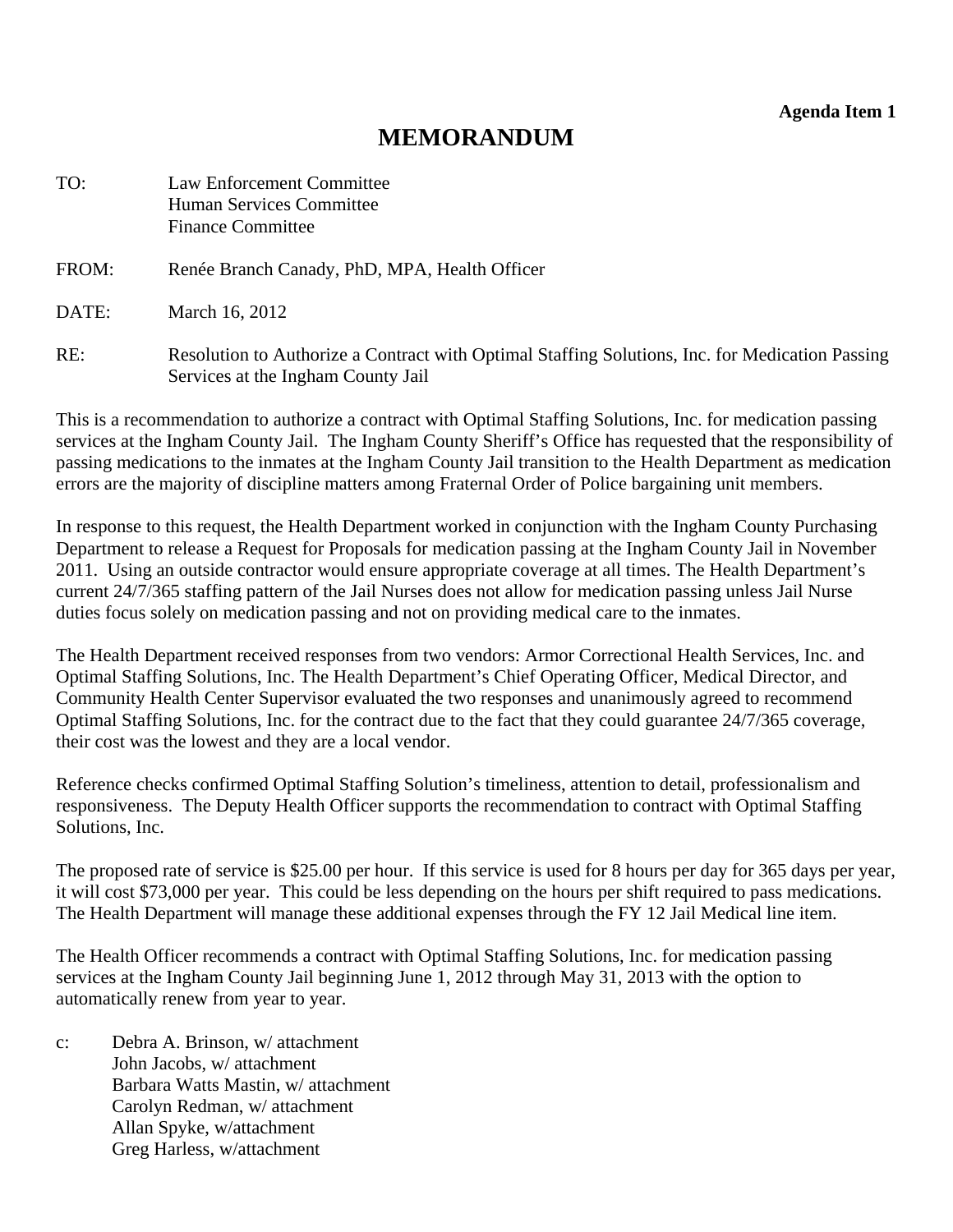Introduced by the Law Enforcement, Human Services and Finance Committees of the:

## INGHAM COUNTY BOARD OF COMMISSIONERS

## **RESOLUTION TO AUTHORIZE A CONTRACT FOR MEDICATION PASSING SERVICES AT THE INGHAM COUNTY JAIL**

WHEREAS, the Ingham County Health Department assumed the responsibility of providing and managing medical services for Ingham County Jail inmates January 1, 2007; and

WHEREAS, the Health Department and the Sheriff's Office are committed to providing high quality and efficient health care services to jail inmates; and

WHEREAS, medication passing is a necessity in the delivery of health care services to jail inmates; and

WHEREAS, the Ingham County Sheriff Department has requested that the passing of medications to the inmates at the Ingham County Jail transition to the Ingham County Health Department; and

WHEREAS, the Ingham County Purchasing Department issued a Request for Proposals in November 2011 for medication passing to support the health care needs of the inmates at the Ingham County Jail; and

WHEREAS, the responses were evaluated by the Health Department's Chief Operating Officer, Medical Director, and Community Health Center Supervisor; and

WHEREAS, the group unanimously agreed that Optimal Staffing Solutions, Inc. presented the best response as their proposal guaranteed 24/7 coverage, was the least expensive option, and it is a local vendor – and references confirmed its timeliness, attention to detail, professionalism and responsiveness in providing high quality services. The other vendor identified potential complications in providing the needed services; and

WHEREAS, the Health Officer recommends a contract with Optimal Staffing Solutions, Inc. for medication passing services at the Ingham County Jail.

THEREFORE BE IT RESOLVED, the Ingham County Board of Commissioners authorizes an agreement with Optimal Staffing Solutions, Inc. for medication passing services at the Ingham County Jail.

BE IT FURTHER RESOLVED, the period of the agreement shall commence June 1, 2012 through May 31, 2013 with the option to automatically renew from year to year unless terminated as set forth in the agreement.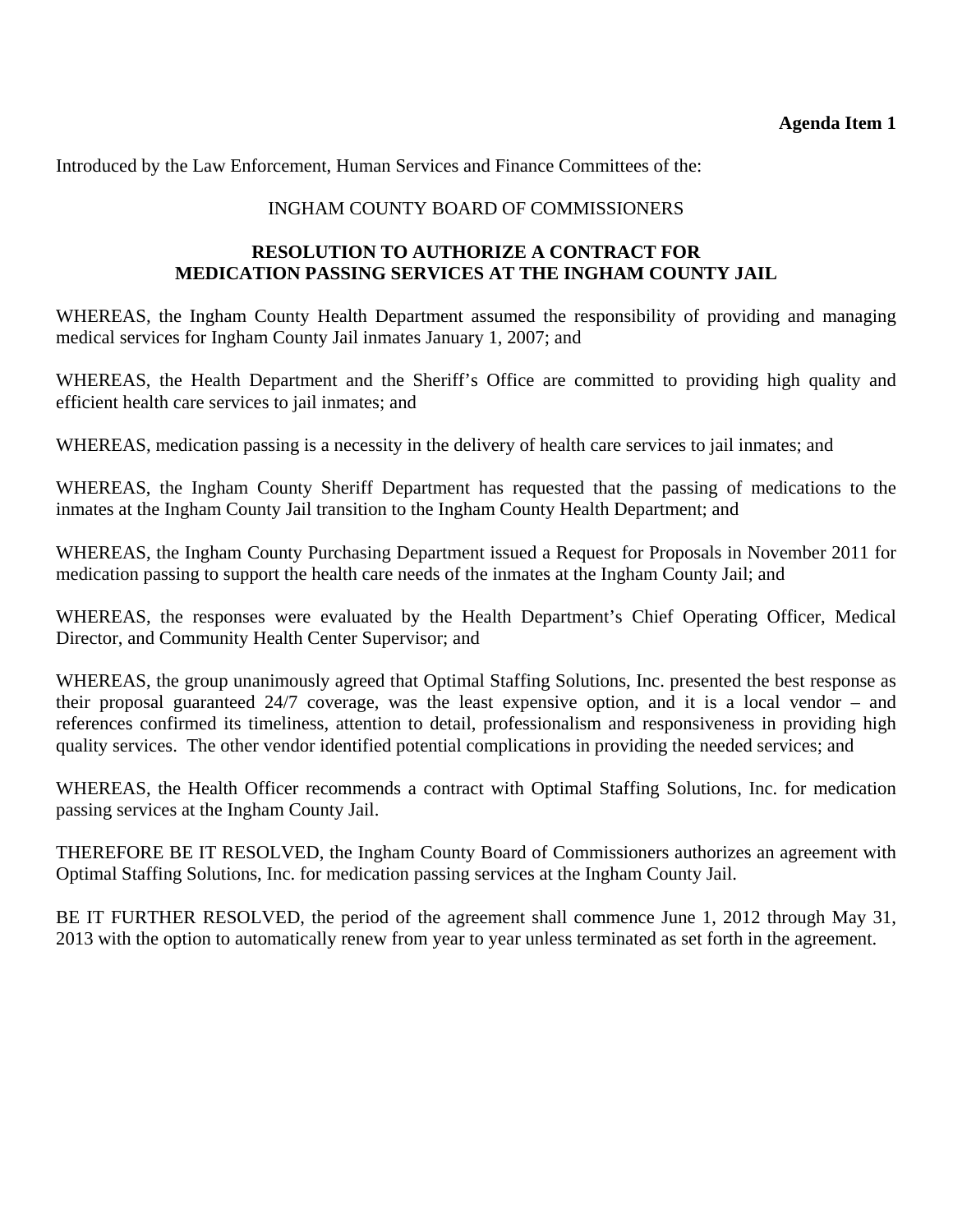#### **Agenda Item 2**

<span id="page-8-0"></span>

| John Neilsen, Deputy Controller |
|---------------------------------|
| Allan C. Spyke, Undersheriff    |
| March 15, 2012                  |
|                                 |

**RE:** Webberville Contract

Attached is a proposed resolution for an extension of the Law Enforcement Services Contract with the Village of Webberville. This contract will cover the time period beginning July 1, 2012 through June 30, 2013.

The Sheriff's Office has been providing police services to the Village of Webberville since 1994. Previous to that, the Village employed their own police department. The proposed contract calls for a continuation of the service presently provided by the Sheriff, which is 80 hours of police service per week. That service currently provides 7 days a week coverage, with 10 hour shifts on 6 days and 2, 10 hour shifts on one day. An office is maintained in the Village of Webberville, identified as the Sheriff's Webberville Office and a Sheriff's fully marked patrol vehicle is permanently assigned to the Village.

There has been informal communication with governmental entities neighboring the Village of Webberville, regarding sharing the cost of police services. As of this date, there have been no formal discussions between the Village and any of the surrounding Communities. However, the Village has always expressed a willingness to meet with those who may want to partner for service. This is one of the reasons the Village wants to continue on with a one year service agreement.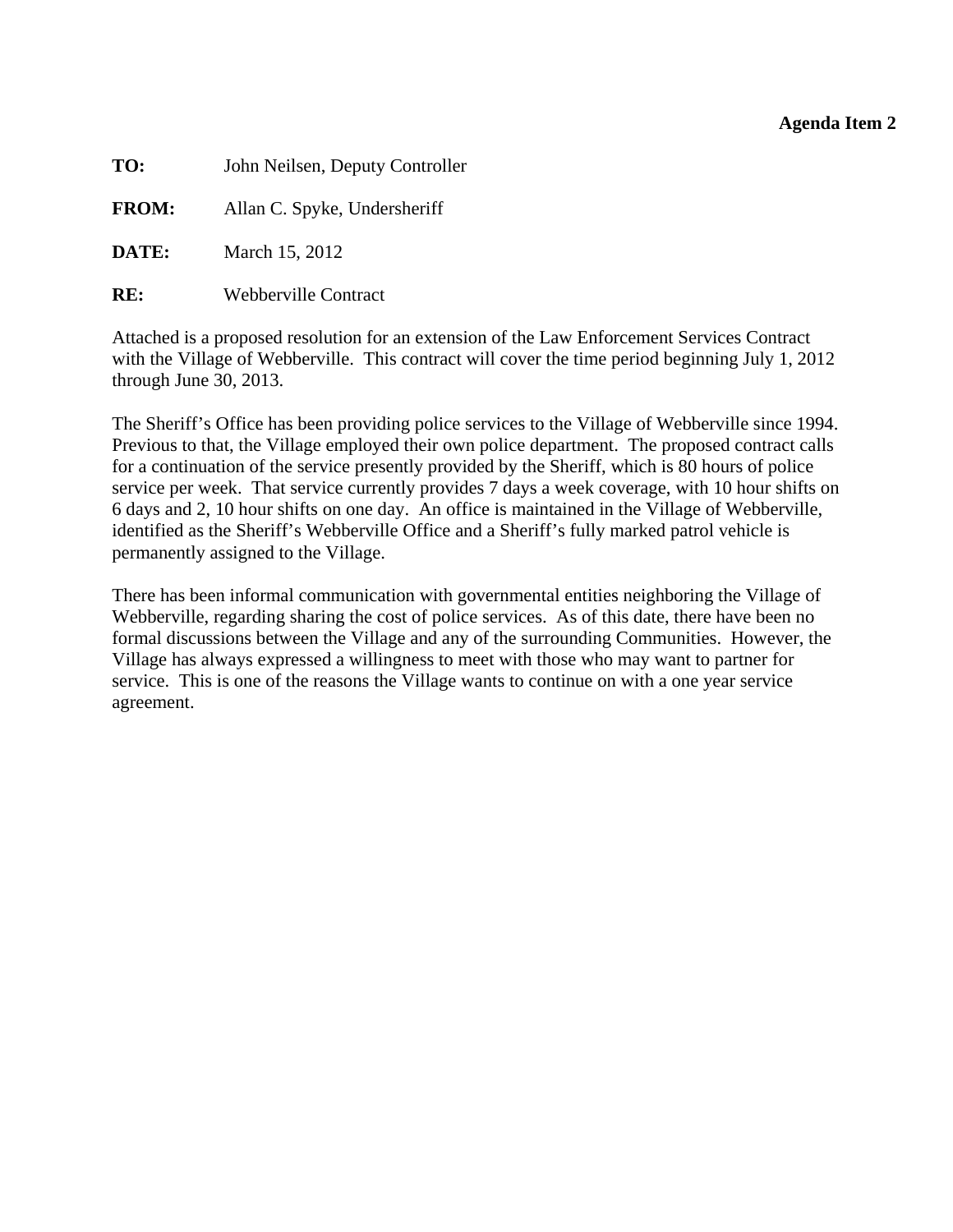Introduced by the Law Enforcement and Finance Committees of the:

## INGHAM COUNTY BOARD OF COMMISSIONERS

#### **RESOLUTION TO APPROVE AN EXTENED POLICE SERVICES AGREEMENT WITH THE VILLAGE OF WEBBERVILLE COVERING THE PERIOD OF JULY 1, 2012 THROUGH JUNE 30, 2013**

WHEREAS, the Ingham County Sheriff's Office and the Village of Webberville wish to extend the current agreement for law enforcement services; and

WHEREAS, The Village of Webberville, Sheriff's Office and Controllers Officer have negotiated a draft agreement which cover a one year period, beginning July 1, 2012 and ending June 30, 2013; and

WHEREAS, the Village of Webberville has contracted with Ingham County for Police Services through the Sheriff's Office since 1994; and

WHEREAS, the Village of Webberville wishes to continue their 80 hours of guaranteed service per week for the upcoming fiscal year.

THEREFORE BE IT RESOLVED, the Ingham County Board of Commissioners approves a one year extension of the contract with the Village of Webberville for the period covering July 1, 2012 through June 30, 2013 for the sum of \$236,534.00.

BE IT FURTHER RESOLVED, the Ingham County Board of Commissioners authorizes the Controller to make any necessary budget adjustment in the Ingham Sheriff's Office 2012 and 2013 Budget.

BE IT FURTHER RESOLVED, the Ingham County Board of Commissioners authorizes the Board Chairperson and County Clerk and the Sheriff to sign all necessary contract documents consistent with this resolution upon review and approval as to form by the County Attorney.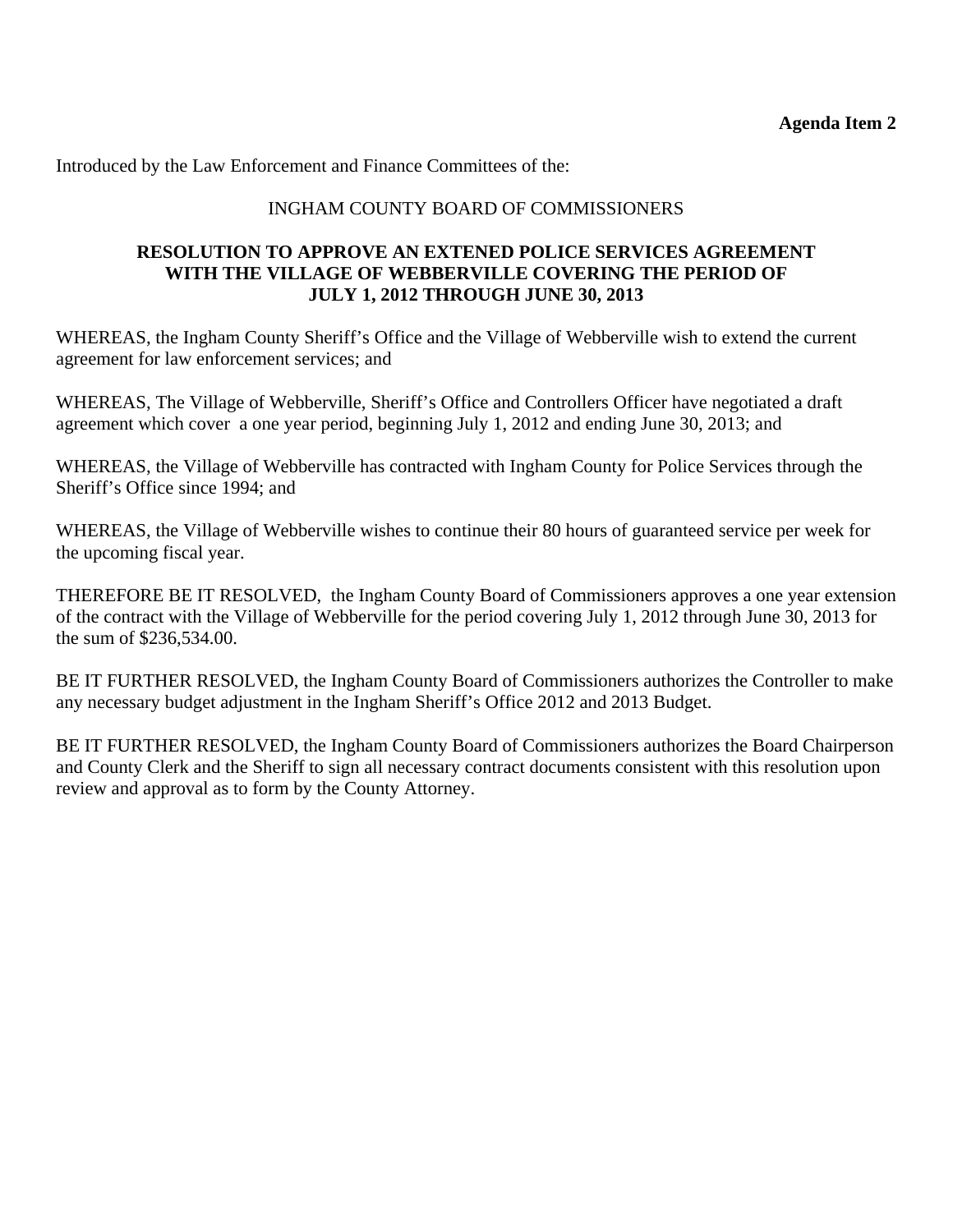<span id="page-10-0"></span>To: Law Enforcement and Finance Committees Date: March 8, 2012 From: Lance Langdon, Ingham County 911 Director Re: 911 Funding Requests

With the recent upgrades of the Lansing 911 Center to VisionAIR CAD, and other County and local agencies moving to Vision Mobile, MIS has had to invest money to upgrade the servers that house these systems. For these two products they have had to purchase new licenses for Microsoft SQL 2008, which is a program that the servers use as their base operating system. This software allows the CAD to run and be used to enter calls for service by the dispatchers, pushes it out to the Police and Fire vehicles, and track information about the calls as they happen. Each of these two licenses cost \$5,220.13 for a total of \$10,440.26. These servers are in the County MIS department and with the move to the new consolidated center will be housed in the center.

As a result it is being requested that 9-1-1 Management and System Improvements funds be used to reimburse for the costs of this new software at a cost of \$10,446.26.

A second request is also necessary due to the changes and consolidation of the centers into one 911 Center. The 911 consolidation project will require changes to allow CAD and Mobile users to access LEIN information. Currently the VisionAIR message switch allows only one communication path between the state LEIN system and the VisionAIR Systems. Currently, there are 3 such systems with only one, the East Lansing Multibridge connected to the system. The Lansing Center CAD and all new Mobile Computer users have no access to LEIN through VisionAIR, as a change is needed to allow this access through the systems.

It has been proposed to have a new server/multibridge computer put into place that will communicate with all VisionAIR products. This would be on the Ingham County system and configured to allow the Lansing Multibridge to be used in a backup/failure situation. A quote has been given by CORE Technologies to do the work of building the new county multibridge and setting up the connections and configuration to allow it to connect to the Lansing multibridge for a backup/failure situation, in an amount not to exceed \$22,000.00. I am requesting 9-1-1 Management and System Improvements funds to cover the cost of these changes.

Each of these requests is directly related to the changes that are being made with the consolidation of the East Lansing and Lansing Dispatch Centers.

I recommend approval of this resolution.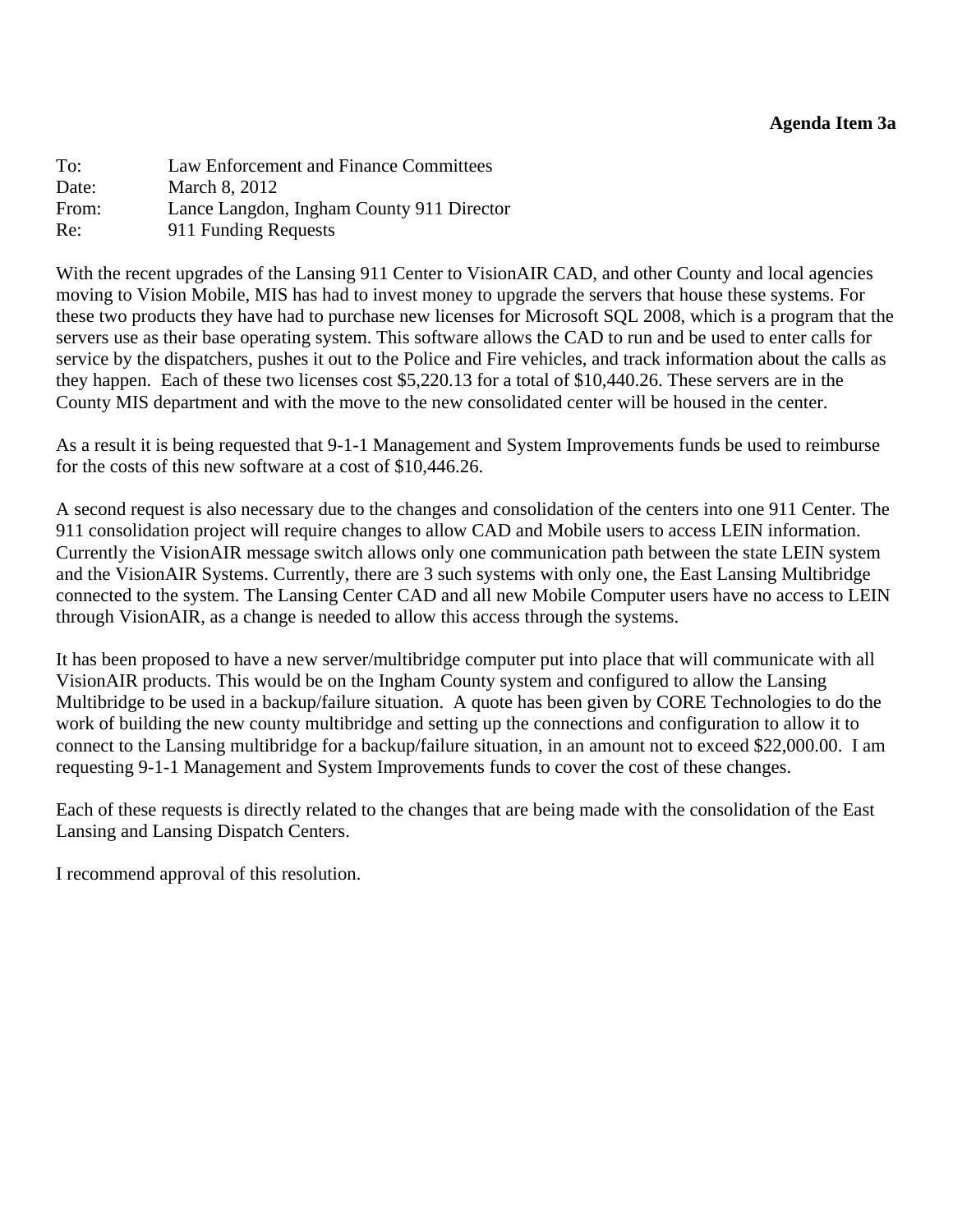Introduced by the Law Enforcement and Finance Committees of the:

## INGHAM COUNTY BOARD OF COMMISSIONERS

## **RESOLUTION AUTHORIZING MIS SERVER AND MULTIBRIDGE UPGRADE PROJECT FOR THE 911 CENTER**

WHEREAS, the Ingham County Board of Commissioners has established a 911 Emergency Telephone Dispatch Services fund for Management and System Improvements to the County emergency dispatch system; and

WHEREAS, the MIS Department has identified the need to purchase new licenses for Microsoft SQL 2008 as the servers base operating system for the Vision air CAD, and Vision Mobile systems in Ingham County at a cost of \$ 10, 446.26; and

WHEREAS, the MIS Department has identified the need to build a new server/multibridge computer to communicate with all vision air products County wide at a cost of \$22,000; and

WHEREAS, the 911 Advisory Board is recommending that the Ingham County Board of Commissioners fund this request from the 911 Emergency Telephone Dispatch Services - 911 fund for Management and System Improvements.

THEREFORE BE IT RESOLVED, that the Ingham County Board of Commissioners authorizes the expenditure of up to \$32,447 from the 911 Emergency Telephone Dispatch Services - 911 fund for Management and System for the costs associated with the purchase of two Microsoft SQL 2008 licenses for \$10,447 for the purchase and installation of server/multibridge computer from CORE Technologies that will communicate with all VisionAIR products in Ingham County.

BE IT FURTHER RESOLVED, that the Controller/Administrator is authorized to make the necessary budgetary transfers that are consistent with this resolution.

BE IT FURTHER RESOLVED, that the Chairperson of the Ingham County Board of Commissioners and the County Clerk are authorized to sign any necessary contract /Purchase documents consistent with this resolution and approved as to form by the County Attorney.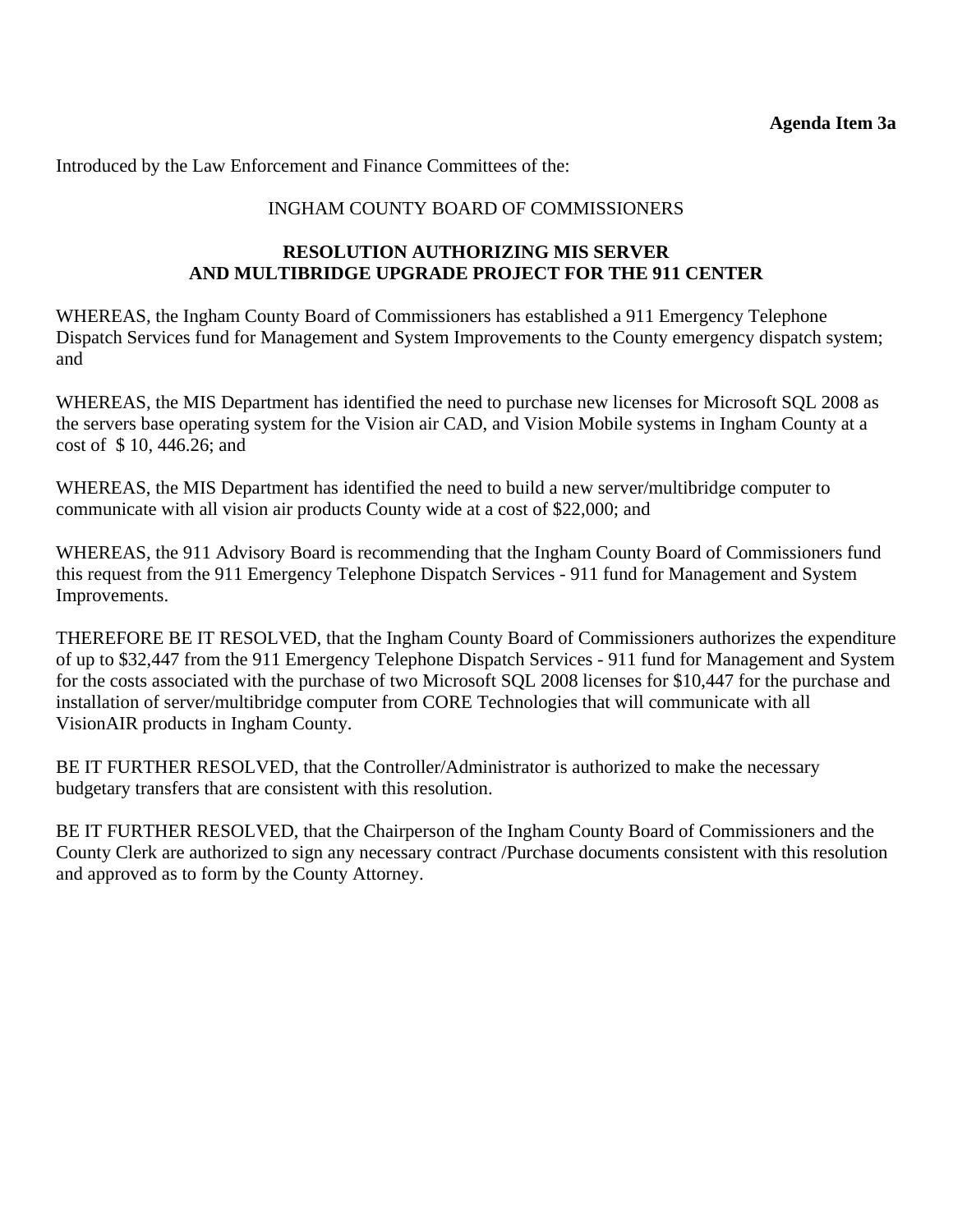#### **MEMORANDUM**

<span id="page-12-0"></span>

| TO:   | <b>Law Enforcement Committee</b>      |
|-------|---------------------------------------|
| FROM: | John Neilsen, Deputy Controller       |
| DATE: | March 23, 2012                        |
| RE:   | Official naming of the new 911 Center |

Commissioners:

I would like to request that the Board of Commissioners officially name the new Ingham County 911 Dispatch Center as we are nearing completion of the facility and are anticipating to begin operations soon. The new "Effective Date of Operation" is May 30, 2012.

Some potential names include:

- Ingham County 911 Dispatch Center
- Ingham County 911 Center
- Ingham County 911 Central Dispatch Center
- Ingham County 911 Consolidated Dispatch Center
- Ingham County 911 Public Safety Communications Center
- Ingham County Public Safety Communications Center
- Ingham County Central Dispatch
- Others?

I recommend that the Law Enforcement Committee pick a name for the new Facility and forward it on to the full Board of Commissioners for final action.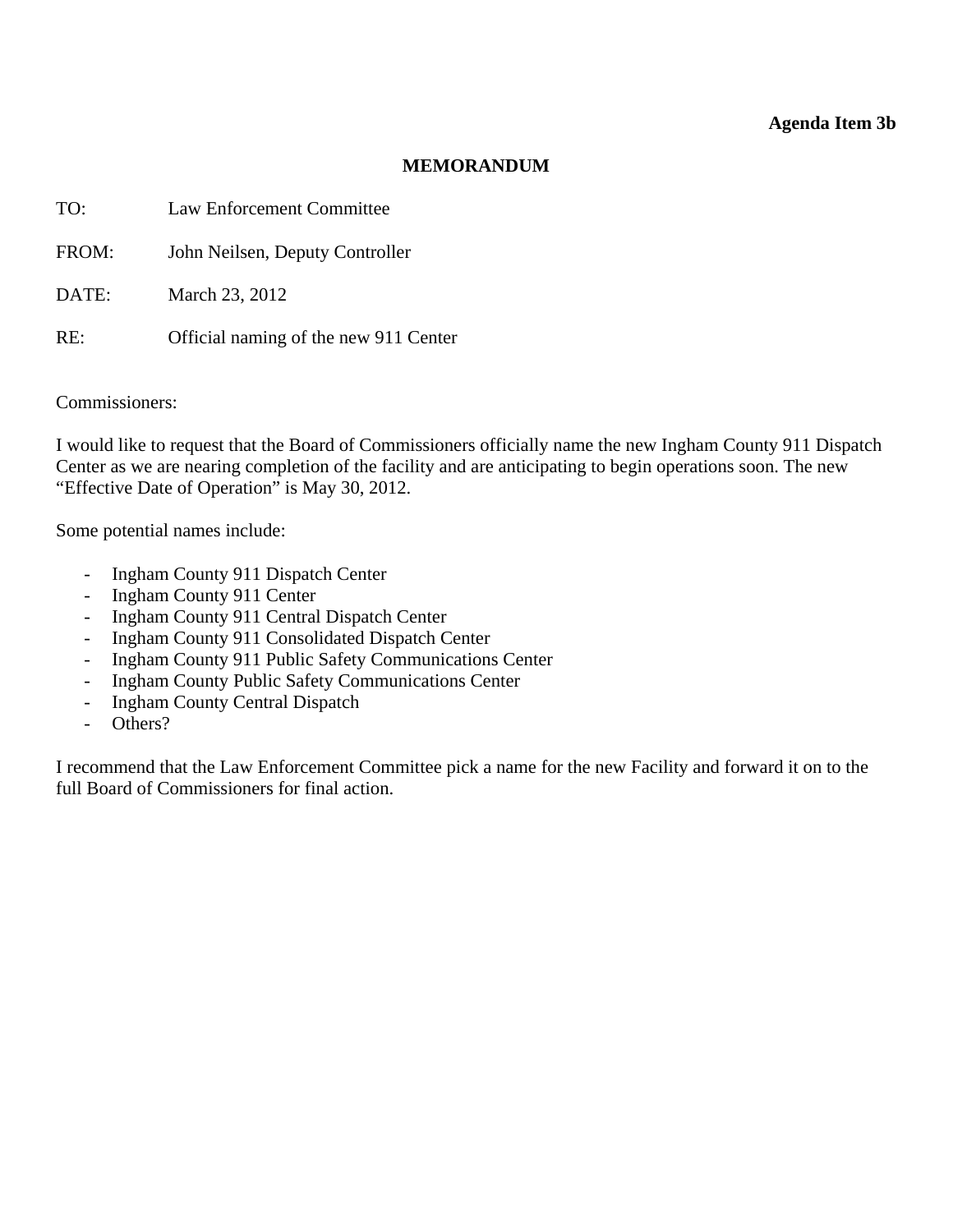Introduced by the Law Enforcement Committee of the:

### INGHAM COUNTY BOARD OF COMMISSIONERS

## **RESOLUTION AUTHORIZING THE ESTABLISHMENT OF A NAME FOR THE NEW "INGHAM COUNTY 911 CENTER"**

WHEREAS, the Ingham County Board of Commissioners previously authorized the Ingham County Building Authority to proceed with the Ingham County Consolidated 911 Dispatch Center Project to construct a single emergency dispatch center serving all of Ingham County; and

WHEREAS, final design plans of the facility were approved by the Board of Commissioners; and

WHEREAS, the construction project is nearing completion; and

WHEREAS, the Ingham County Law Enforcement Committee is now recommending a name for the Facility.

THEREFORE BE IT RESOLVED, that the Ingham County Board of Commissioners hereby establishes that the name of the new facility shall be the "Ingham County --------------------------------- " in recognition of its mission to provide emergency dispatch services of public safety agencies to protect the property, health, and safety of the residents of Ingham County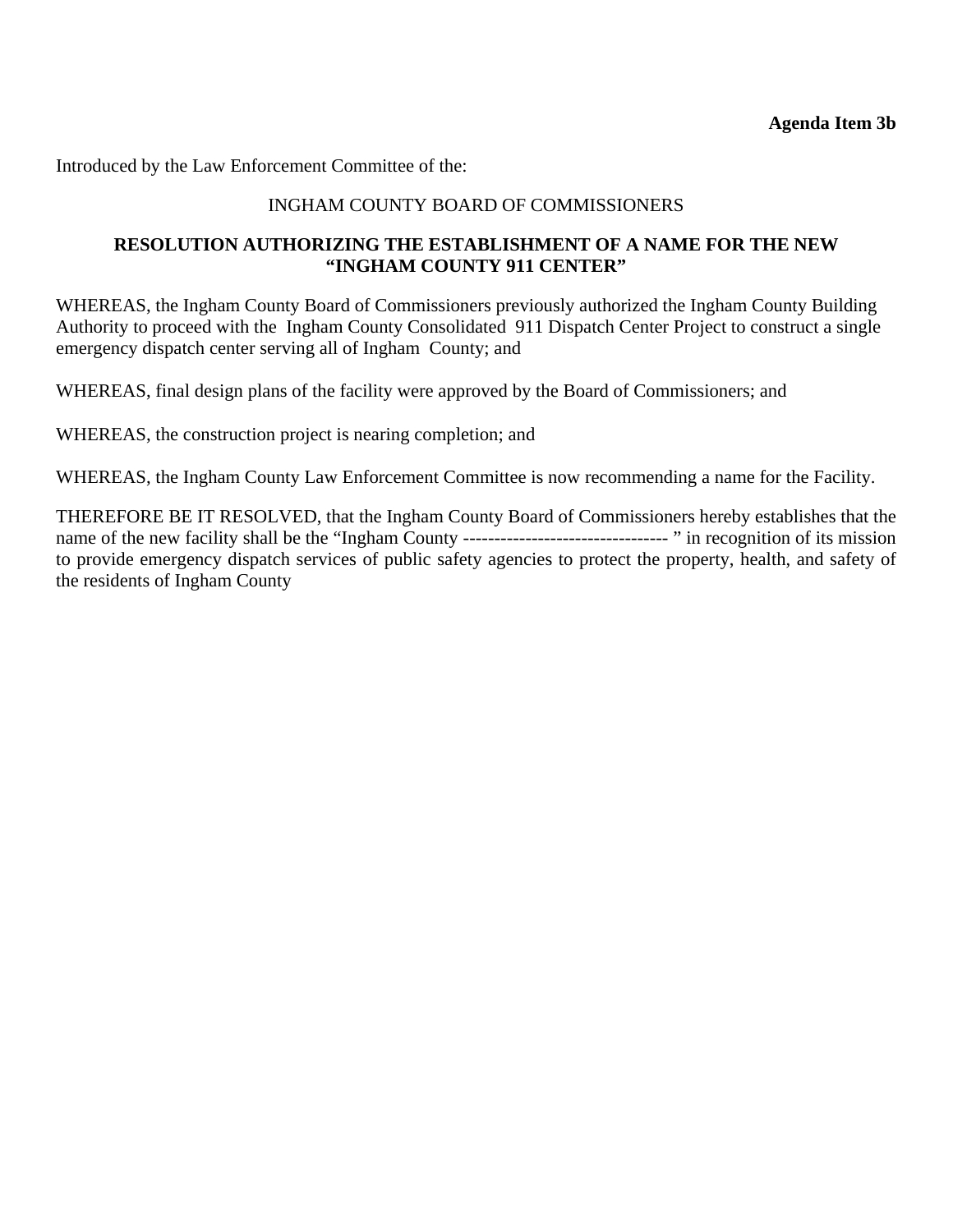#### **Agenda Item 3c**

<span id="page-14-0"></span>

| TO:             | Law Enforcement Committee                                                                            |
|-----------------|------------------------------------------------------------------------------------------------------|
| FROM:           | John Neilsen, Deputy Controller                                                                      |
| DATE:           | March 26, 2012                                                                                       |
| <b>SUBJECT:</b> | Resolution to Authorize the Formation of a New Ingham County 911 Advisory<br><b>Committee Design</b> |

Commissioners:

The Board of Commissioners previously established an Ingham County 911 Advisory Committee consisting of Public Safety professionals to advise the Board of Commissioners on 911 emergency dispatch issues through Resolution #99-25. (See attached.)

The Ingham County 911 Steering Committee as part of its planning process is now recommending changes in the structure, composition, and the purpose of the current 911 Advisory Committee now that Ingham County will be operating the new 911 Center with its own professional staff.

The Resolution would allow for the new Ingham County 911 Advisory Committee to be effective and the current Ingham County 911 Advisory Committee established by Resolution #99-25 to be rescinded effective June 1, 2012.

The 911 Advisory Committee, as has been the past practice will not have any legal authority to distribute funding, to hire personnel or enter into any contracts. The 911 Advisory Committee will remain strictly advisory in nature.

I recommend your approval of this resolution.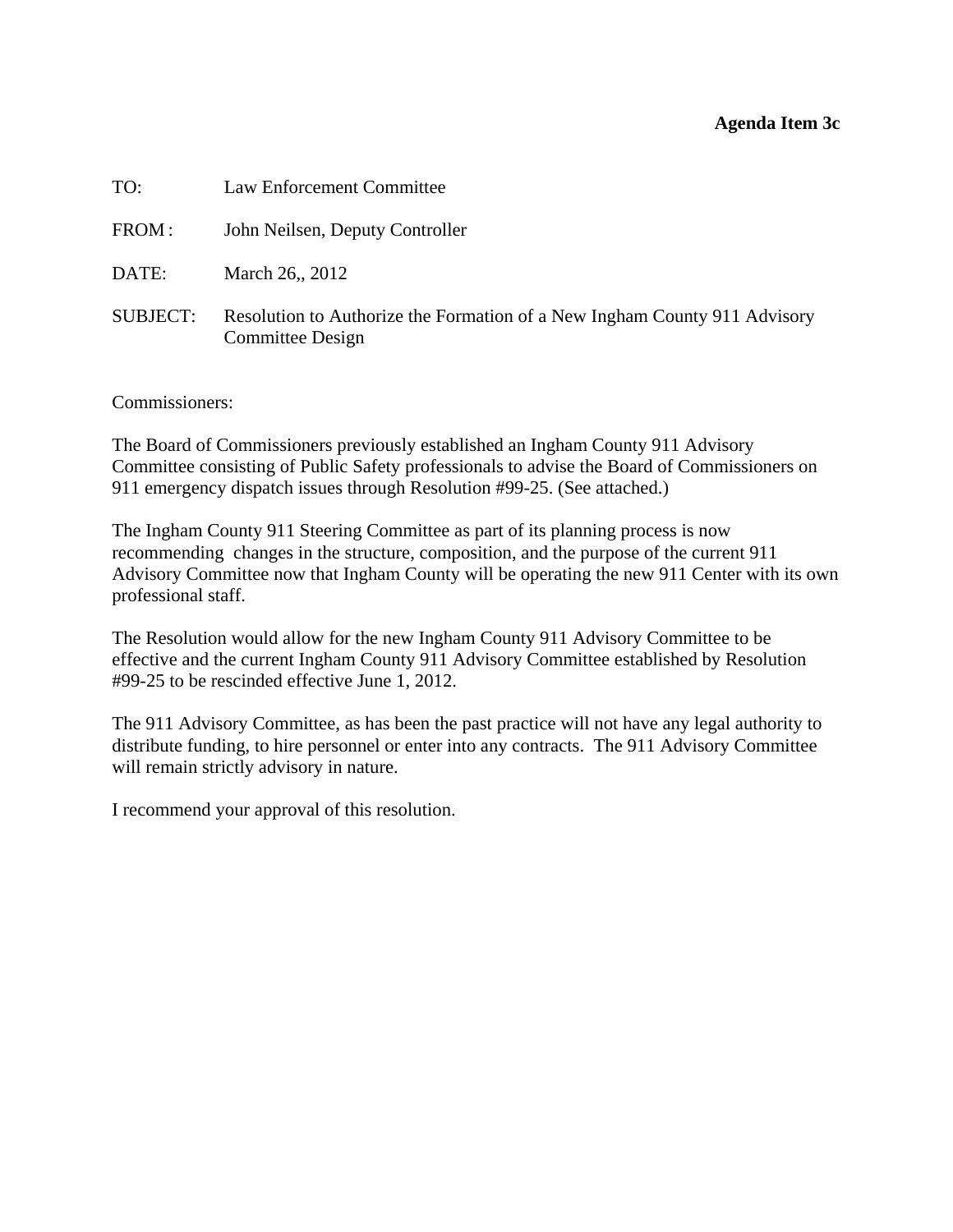Introduced by the Law Enforcement Committee of the:

## INGHAM COUNTY BOARD OF COMMISSIONERS

## **RESOLUTION TO AUTHORIZE THE FORMATION OF A NEW INGHAM COUNTY 911 ADVISORY COMMITTEE**

WHEREAS, the Ingham County Board of Commissioners previously established an Ingham County 911 Advisory Committee consisting of Public Safety professionals to advise the Board of Commissioners on 911 emergency dispatch issues through Resolution # 99-25; and

WHEREAS, the Ingham County 911 Steering Committee as part of its planning process has recommended changes in the structure, composition, and the purpose of the current 911 Advisory Committee now that Ingham County will be operating the new 911 Center with its own professional staff.

THEREFORE BE IT RESOLVED, that the Ingham County Board of Commissioners authorizes the establishment of a new Ingham County 911 Advisory Committee effective June 1, 2012 to be appointed by the Board of Commissioners upon the recommendation of the named Public Safety Agencies.

BE IT FURTHER RESOLVED, that the Ingham County 911 Advisory Committee shall consist of:

- a. The Ingham County Sheriff or his/her designee.
- b. A representative of the Michigan State Police.
- c. The Lansing Police Chief or his/her designee.
- d. The Lansing Fire Chief or his/her designee.
- e. The East Lansing Police Chief or his/her designee.
- f. The East Lansing Fire Chief or his/her designee.
- g. The Meridian Township Police Chief or his/her designee.
- h. The Meridian Township Fire Chief or his/her designee.
- i. The Michigan State University Police Department Chief or his/her designee.
- j. One other fire department representative not already specified.
- k. One other police department representative not already specified.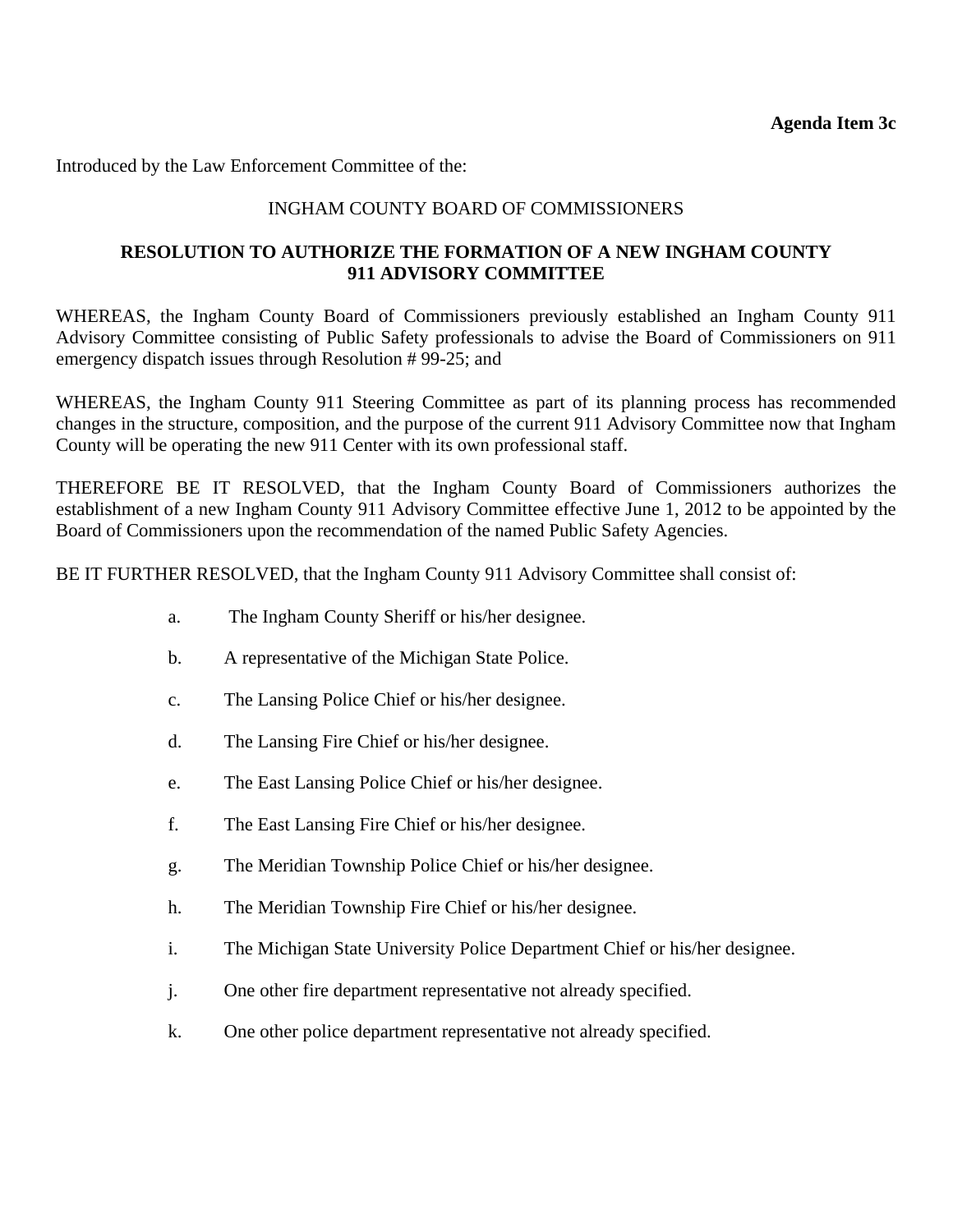BE IT FURTHER RESOLVED, that the purpose of the new Ingham County 911 Advisory Committee is to:

- a. To recommend standards for staffing.
- b. To provide recommendations to the Director regarding policies and procedures as needed.
- c. To provide recommendations to the Director to improve the E9-1-1 Central Dispatch Operations.
- d. To make recommendations regarding any other matter relating to 9-1-1 Dispatch assigned by the Ingham County Board of Commissioners or Controller.

BE IT FURTHER RESOLVED, that the current Ingham County 911 Advisory Committee established by Resolution # 99-25 is hereby rescinded effective June 1, 2012.

BE IT FURTHER RESOLVED, that the 911 Advisory Committee will not have any legal authority to distribute funding, to hire personnel or enter into any contracts. The 911 Advisory Committee is strictly advisory in nature.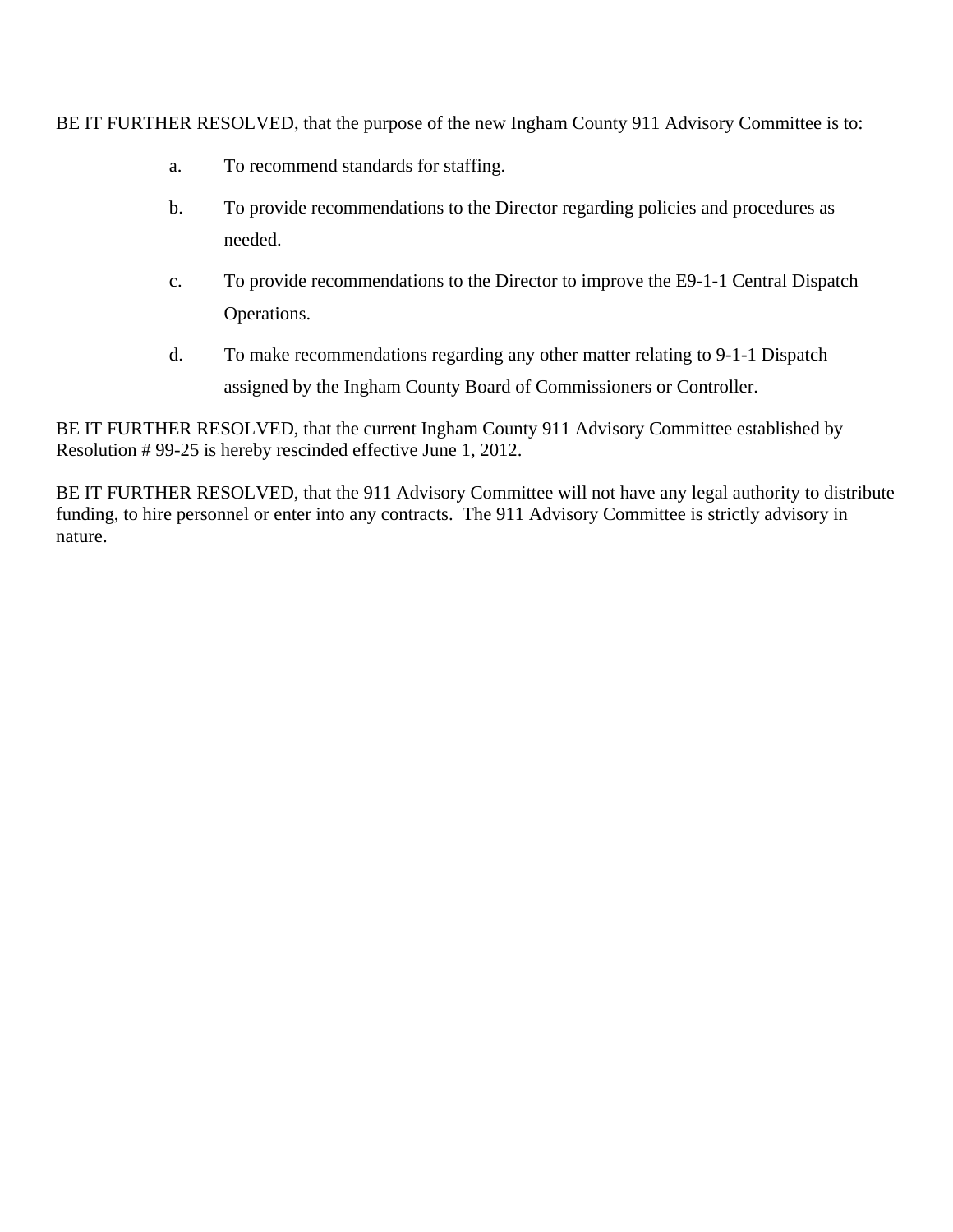Introduced by the Law & Courts Committee of the:

### INGHAM COUNTY BOARD OF COMMISSIONERS

#### **RESOLUTION TO AUTHORIZE AN INGHAM COUNTY 911 ADVISORY COMMITTEE**

#### **RESOLUTION #99-25**

WHEREAS, the Ingham County Board of Commissioners has adopted and later amended an Ingham County 911 Service Plan; and

WHEREAS, the Ingham County Board of Commissioners has also established a 911 Emergency Telephone Dispatch Services fund for Management and System Improvements to the County emergency dispatch system; and

WHEREAS, the Ingham County Board of Commissioners would like to establish an Ingham County 911 Advisory Committee consisting of Public Safety professionals to advise the Board of Commissioners on 911 emergency dispatch issues.

THEREFORE BE IT RESOLVED, that the Ingham County Board of Commissioners authorizes the establishment of an Ingham County 911 Advisory Committee effective the date of this resolution, to be appointed by the Board of Commissioners upon the recommendation of the named Public Safety Agencies.

BE IT FURTHER RESOLVED, that the Ingham County 911 Advisory Committee shall consist of:

Eight Representatives including one representative from the Lansing Police Department, one representative from the Lansing Fire Department, one representative from either the East Lansing or Meridian Township or MSU Police Departments, one representative from either the East Lansing or Meridian Township Fire Department, one representative from North East Ingham Emergency Services Authority, being either the Williamston Community Fire and Ambulance or Leroy Township Fire Department, one representative for the Ingham County Fire Chiefs Association, one representative from either the Mason City Fire Department or Delhi Township Fire Department or Lansing Township Fire Department, one representative for the Ingham County Sheriff's Office, plus one ex officio member for the Michigan State Police.

BE IT FURTHER RESOLVED, that the purpose of the Ingham County 911 Advisory Committee is to review and make recommendations to the Board of Commissioners for all major policy, planning, and capital improvement requests brought before the Ingham County Board of Commissioners for funding consideration through the 911 Emergency Services Millage and Telephone Services budget. The Committee will also give recommendations to the Board of Commissioners on all other aspects of Public Safety Dispatch functions as assigned to the Committee by the Board of Commissioners. The Committee is expected to work with the Directors of the Lansing 911 PSAP, East Lansing 911 PSAP, and North East Ingham Emergency Services Authority Secondary PSAP and all public safety agencies in Ingham County in developing these recommendations.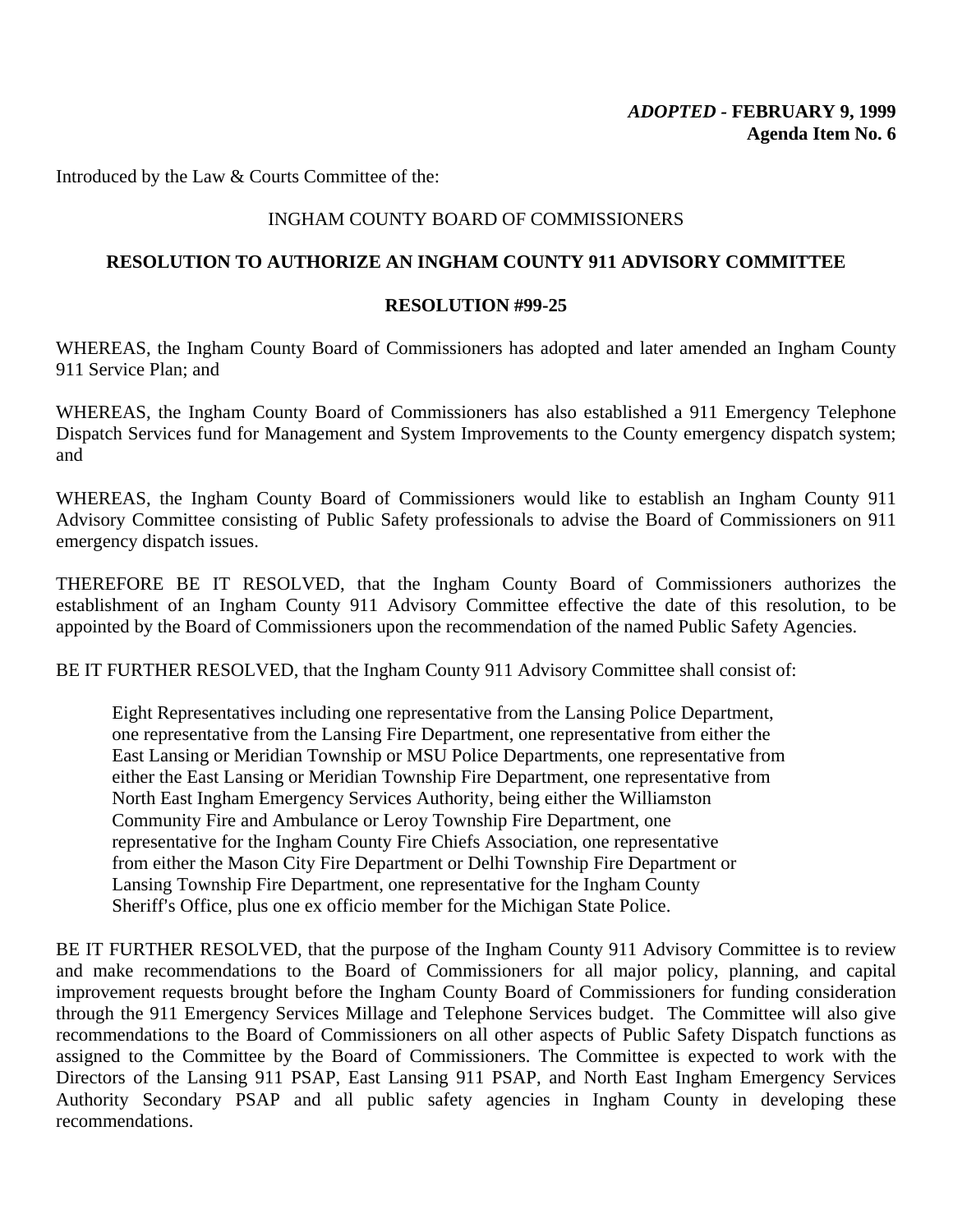#### *ADOPTED -* **FEBRUARY 9, 1999 Agenda Item No. 6**

#### **RESOLUTION #99-25**

BE IT FURTHER RESOLVED, that the 911 Advisory Committee will not have any legal authority to distribute funding, to hire personnel or enter into any contracts. The 911 Advisory Committee is strictly advisory in nature.

**LAW & COURTS:** Yeas: Grebner, Schafer, Smiley, Stid, Bernero, Schmidt, Juall Nays: None Absent: None Approved 1/28/99 **Nays:** None **Absent:** None Approved 1/28/99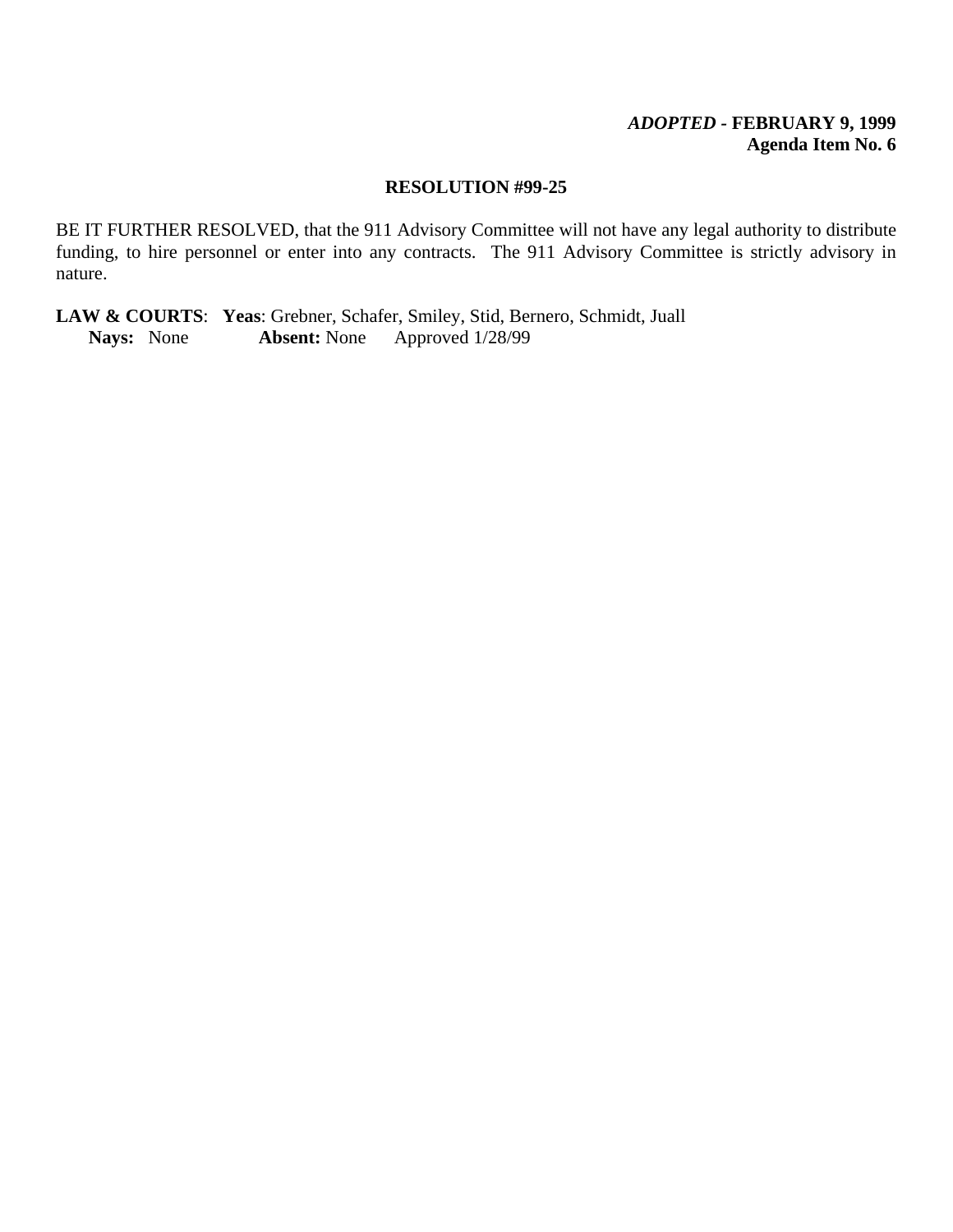#### **Agenda Item 4**

## **Ingham County Jail Population Management Plan**

<span id="page-19-0"></span>Pursuant to the Michigan Jail Overcrowding Emergency Powers Act, 1982 PA 325, as amended, MCL 801.51 *et seq*., as amended by 2007 Public Acts 139 and 140, this Jail Population Management Plan is hereby adopted by the County of Ingham.

1. Upon the third (3) consecutive day on which the general population of the County jail exceeds the jail's rated design capacity, the following actions shall be pursued:

The Ingham County Sheriff shall release inmates by chronological release date within the following categories at such time as a state of emergency declaration is imminent in order to reduce the jail population to a number no fewer than the jail's rated design capacity:

- CATEGORY I Starting with day three (3) of overcrowding, inmates who are scheduled for release within three (3) days regardless of the charge and the percentage of time served.
- CATEGORY II Immates held on un-sentenced and sentenced status pursuant to local ordinance violations except for assaultive, stalking, and OUIL (including, but not limited to OWI, OUID, and UBAL type) case types regardless of the percentage of time served, with no other pending charges.
- CATEGORY III Immates held on un-sentenced status on a \$10,000 bond or less reduced to a Personal Recognizance Bond, except for assaultive, stalking, and OUIL (including, but not limited to OWI, OUID, and UBAL type) case types, with no other pending charges.
- CATEGORY IV Inmates held on sentenced or un-sentenced status pursuant to civil child support actions, with no other pending charges that have served fifty percent of their sentence, except for inmates that have violated an alternative sentence in lieu of jail (i.e., JASP program absconders).
- CATEGORY V Prior to the count on day 7, sentenced inmates who are scheduled for release within twelve (12) days regardless of the percentage of time served.
- 2. If after the count is taken on the seventh  $(7<sup>th</sup>)$  consecutive day, the general population of the County jail exceeds the jail's rated design capacity, the following actions shall be pursued:

The Ingham County Sheriff shall release inmates by chronological release date within the following categories at such time as a state of emergency declaration is imminent in order to reduce the jail population to a number no fewer than the jail's rated design capacity:

- CATEGORY VI Inmates held on sentenced status pursuant to local ordinance violations and ninety-three (93) day misdemeanor convictions and civil child support actions with no other pending charges.
- CATEGORY VII Inmates held on sentenced status pursuant to one (1) year statutory misdemeanor convictions except for assaultive, stalking, and OUIL (including, but not limited to OWI, OUID, and UBAL type) case types.
- CATEGORY VIII Immates held on un-sentenced status pursuant to local ordinance violations and ninetythree (93) day misdemeanor charges with no other pending charges.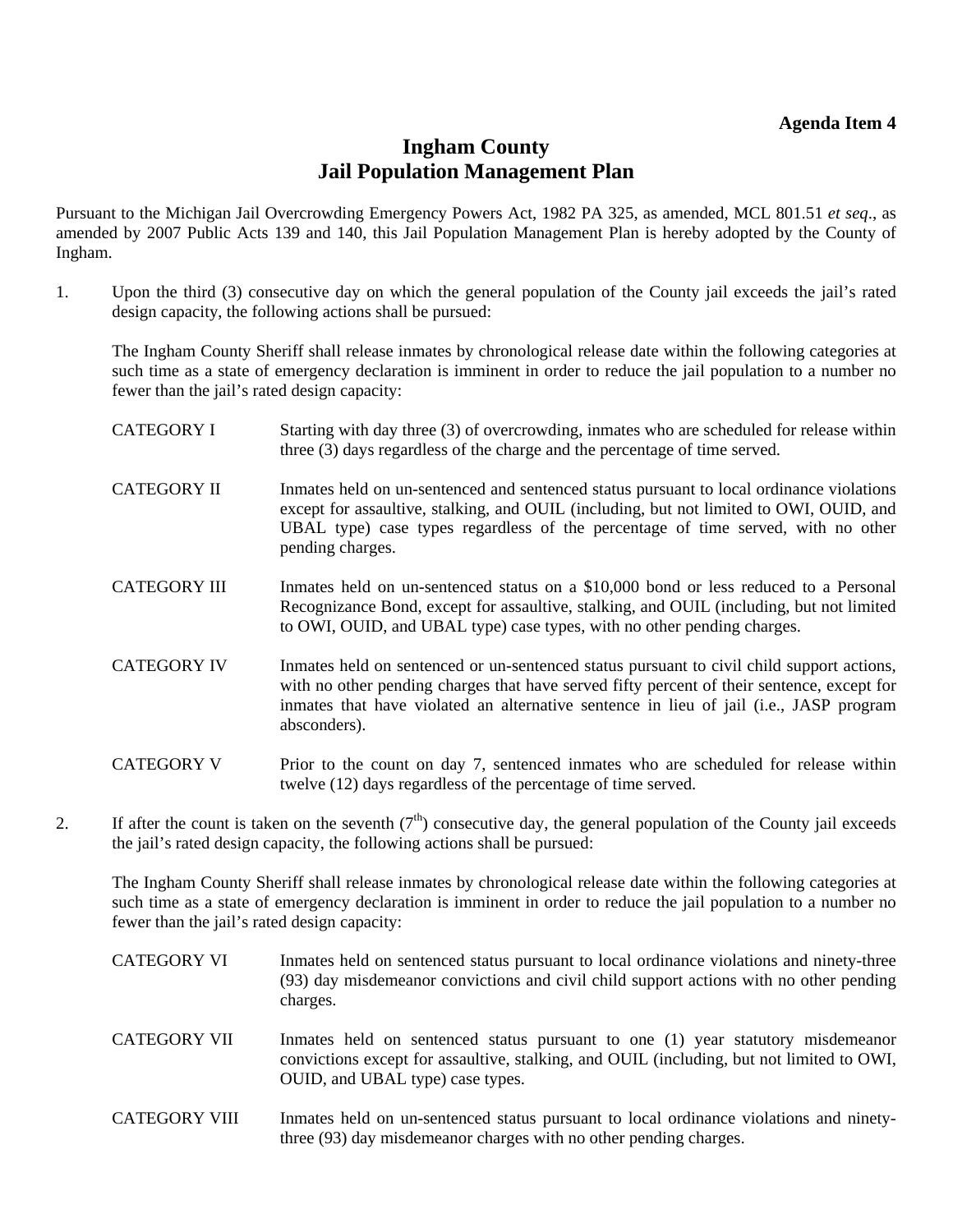CATEGORY IX Inmates held on un-sentenced status pursuant to one (1) year statutory misdemeanor charges except assaultive, stalking, and OUIL (including but not limited to OWI, OUID, and UBAL type) case types, with no pending felony charges and not having posted bond for a period of three (3) days or more. CATEGORY X All other inmates held on un-sentenced status pursuant to one (1) year statutory misdemeanor charges with no exceptions. CATEGORY XI Inmates held on sentenced status pursuant to one (1) year statutory misdemeanor convictions. CATEGORY XII Inmates held on un-sentenced status pursuant to felony charges and not having posted bond for a period of three (3) days or more.

#### CATEGORY XIII Inmates held on sentenced status pursuant to felony convictions.

- 3. The following inmates are not eligible for release:
	- a. Inmates who have not served at least seventy percent (70%) of their sentence, unless otherwise stated in this Plan.
	- b. Inmates held on sentenced or un-sentenced status for offenses for which jail deferral is not an option as defined by 1982 P.A. 325, Sec. 10 (see Attachment A) or having a hold imposed by another Court or law enforcement agency, with the exception of Category I.
	- c. Inmates held on un-sentenced status whose bond has been revoked.
- 4. In instances of an overcrowding emergency declaration, all State of Michigan detainees and juvenile detainees are to be immediately transferred to other appropriate facilities.
- 5. "Un-sentenced status" shall not include inmates who are awaiting sentence; having pled guilty, entered a plea of no contest, or who have been found guilty after trial.
- 6. "Bond" shall be construed as the actual amount to be posted or the release amount.
- 7. "Assaultive case types" as used in Category II, III, VII, and IX shall be those offenses which, if completed, would result in immediate physical harm to the victim.
- 8. The Jail Administrator (or designee) shall e-mail the Court Administrator of each District Court in Ingham County and the Ingham County Circuit Court to advise of a state of overcrowding no later than 9:00 a.m. of the 7th day of overcrowding. This notification shall be followed-up in writing as prescribed by Public Acts 325 of 1982, section 2.
- 9. The Jail Administrator (or designee) shall provide a list of any inmates scheduled for release from Categories VIII, IX, X, and XII pursuant to the Order to the Chief Judge of each District Court in Ingham County, to the Ingham County Circuit Court Administrator, and to the Prosecutor and Chief Assistant Prosecutor no later than 4:00 p.m. of the 7th day of overcrowding.
- 10. The Chief District Judges (or their designee) and the Circuit Judges shall notify the Circuit Court Administrator's Office by e-mail or fax as to their preference, agreeing with or objecting to an inmate's release no later than 2:00 p.m. of the 8th day of overcrowding.
- 11. The Circuit Court Administrator's Office shall notify the Jail Administrator's Office by e-mail or fax no later than 4:30 p.m. of the 8th day of overcrowding of any inmates who are not to be released.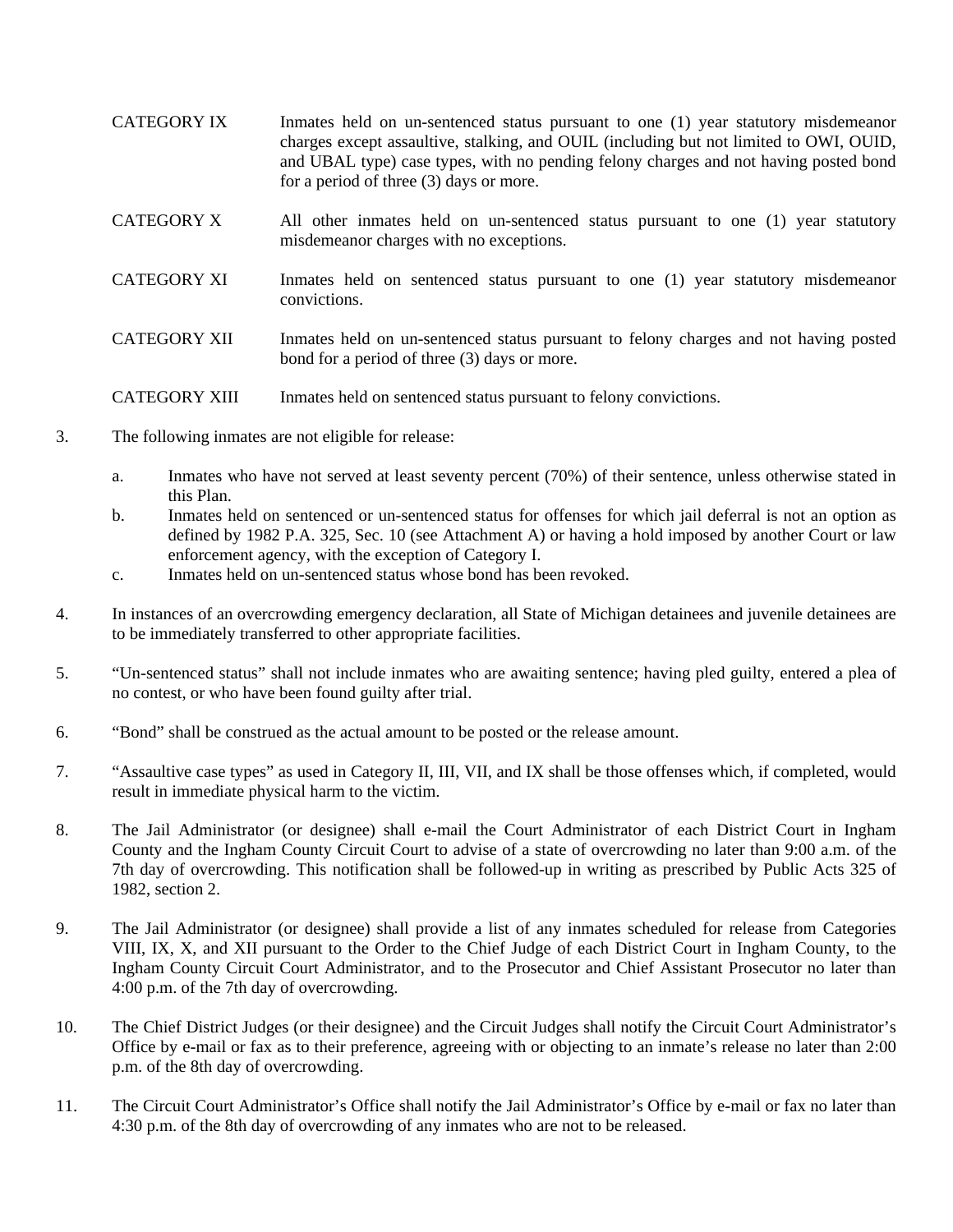- 12. If after the release of identified eligible inmates on the  $8<sup>th</sup>$  day of overcrowding, the general population of the County jail continues to exceed the jail's rated design capacity, the following actions shall be pursued:
	- a. The Jail Administrator (or designee) shall e-mail the Court Administrator of each District Court in Ingham County and the Ingham County Circuit Court no later than 9:00 a.m. of the 9<sup>th</sup> day to advise them that the general population of the County jail continues to exceed the jail's rated design capacity.
	- b. The Circuit Court Administrator's Office will notify the Friend of the Court of the continued state of overcrowding. The Friend of the Court shall compile a list of inmates lodged in the County jail for civil child support actions and determine if any of those inmates can be released to relieve the overcrowding situation. The Friend of the Court (or designee) shall notify the Circuit Court Administrator's Office by e-mail or fax as to the inmates they've determined eligible for release as soon as possible but no later than 4:00 p.m. on the  $9<sup>th</sup>$  day of overcrowding.
	- c. If after the release of inmates identified by the Friend of the Court the general population of the County jail continues to exceed the jail's rate design capacity, the Jail Administrator (or designee) shall provide an updated list of those inmates who were not released on day 8 of overcrowding to the Ingham County Circuit Court Administrator's Office no later than 9:00 a.m. of the 10th day of the overcrowding.
	- d. The Circuit Court Administrator's Office will distribute the list to the Chief Judges of the 54A, 54B and  $55<sup>th</sup>$  District Courts and the  $30<sup>th</sup>$  Circuit Court.
	- e. The Chief District Judges and the Chief Circuit Judge shall notify the Circuit Court Administrator's Office by e-mail or fax as to additional inmates they've determined eligible for release under paragraph 12, above, no later than 2:00 p.m. on the  $10<sup>th</sup>$  day of overcrowding.
- 13. As an essential part of this Jail Population Management Plan, each of the Judges of the 30th Circuit Court, the 54A District Court, the 54B District Court, and the 55th District Court shall delegate to their respective Chief Judge authority to suspend or reduce any validly imposed jail sentence imposed by that judge and to modify bond set by the judge for un-sentenced prisoners.
- 14. All Courts shall indicate the original offense on the commitment in probation violation cases where, based on the original offense, the inmate should be exempt from early release in those categories that preclude release of assaultive and alcohol related offenses.
- 15. This Plan may be amended through the required statutory Amended Michigan Jail Overcrowding Emergency Powers Act procedures.
- 16. This Plan shall be effective upon the approval of each of the County's Chief Judges, Prosecutor and Sheriff and shall remain in effect for four years running from the date of the last signature below.

#### *Approved:* **30th Judicial Circuit Court**

Honorable Janelle A. Lawless, *Chief Judge (Date)* 

\_\_\_\_\_\_\_\_\_\_\_\_\_\_\_\_\_\_\_\_\_\_\_\_\_\_\_\_\_\_\_\_\_\_\_\_\_\_\_\_\_\_\_\_\_\_\_\_\_\_\_\_\_\_\_\_\_\_\_

**54A District Court**

Honorable Frank J. DeLuca, *Chief Judge (Date)* 

\_\_\_\_\_\_\_\_\_\_\_\_\_\_\_\_\_\_\_\_\_\_\_\_\_\_\_\_\_\_\_\_\_\_\_\_\_\_\_\_\_\_\_\_\_\_\_\_\_\_\_\_\_\_\_\_\_\_\_

#### **54B District Court**

Honorable Richard D. Ball, *Chief Judge (Date)*